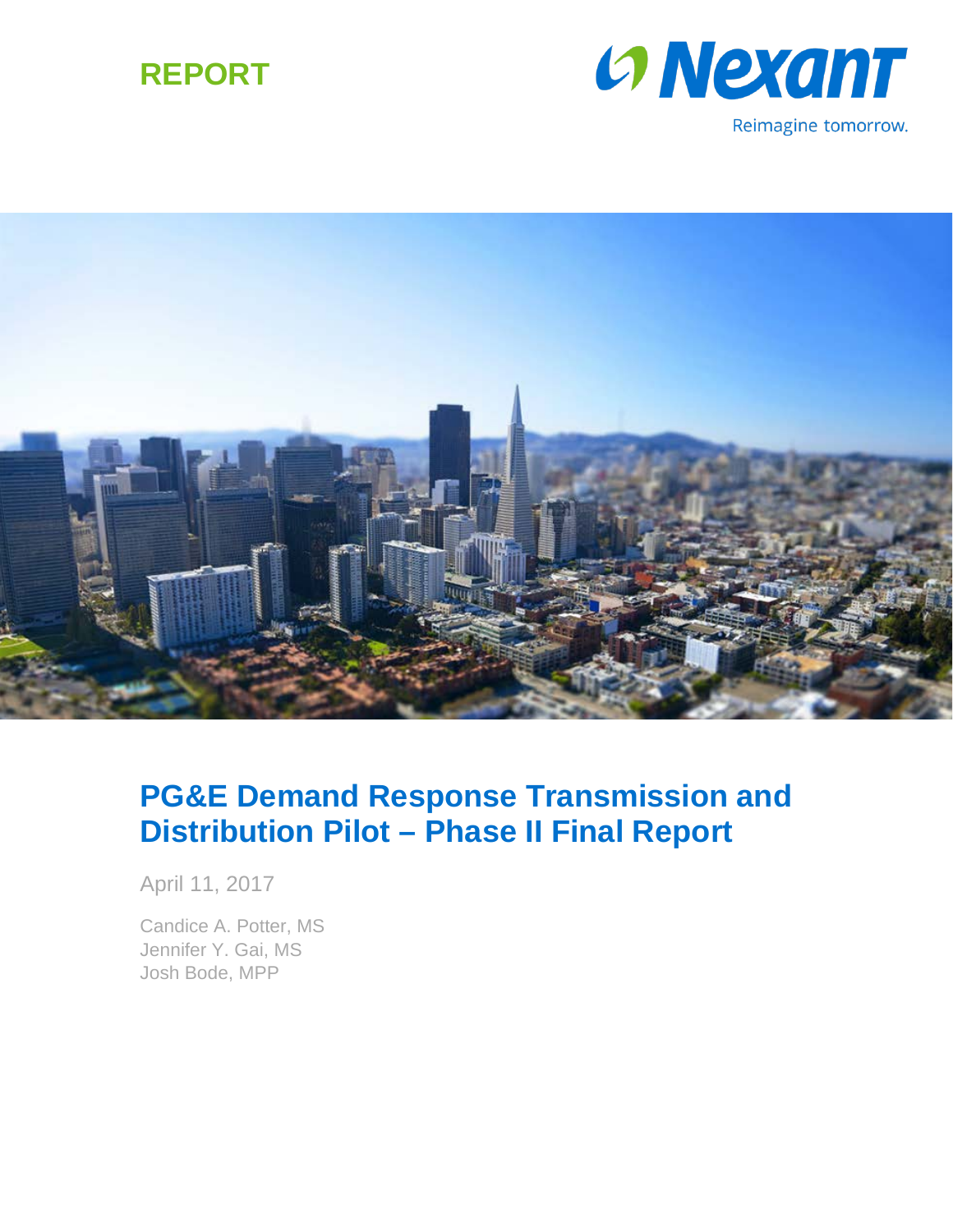| $\overline{2}$ |                                                                             |
|----------------|-----------------------------------------------------------------------------|
| 3              |                                                                             |
| 4              | Configuration to Enable Distribution Operations Dispatch of BIP and SAC at  |
| 5              |                                                                             |
| 6              | Framework to Integrate DER Impacts into Distribution Load Growth Projection |
| $\mathcal{L}$  | Development of a Distributed Energy Resource (DER) Valuation Framework 17   |
| 8              |                                                                             |
|                |                                                                             |
|                |                                                                             |
|                |                                                                             |
|                |                                                                             |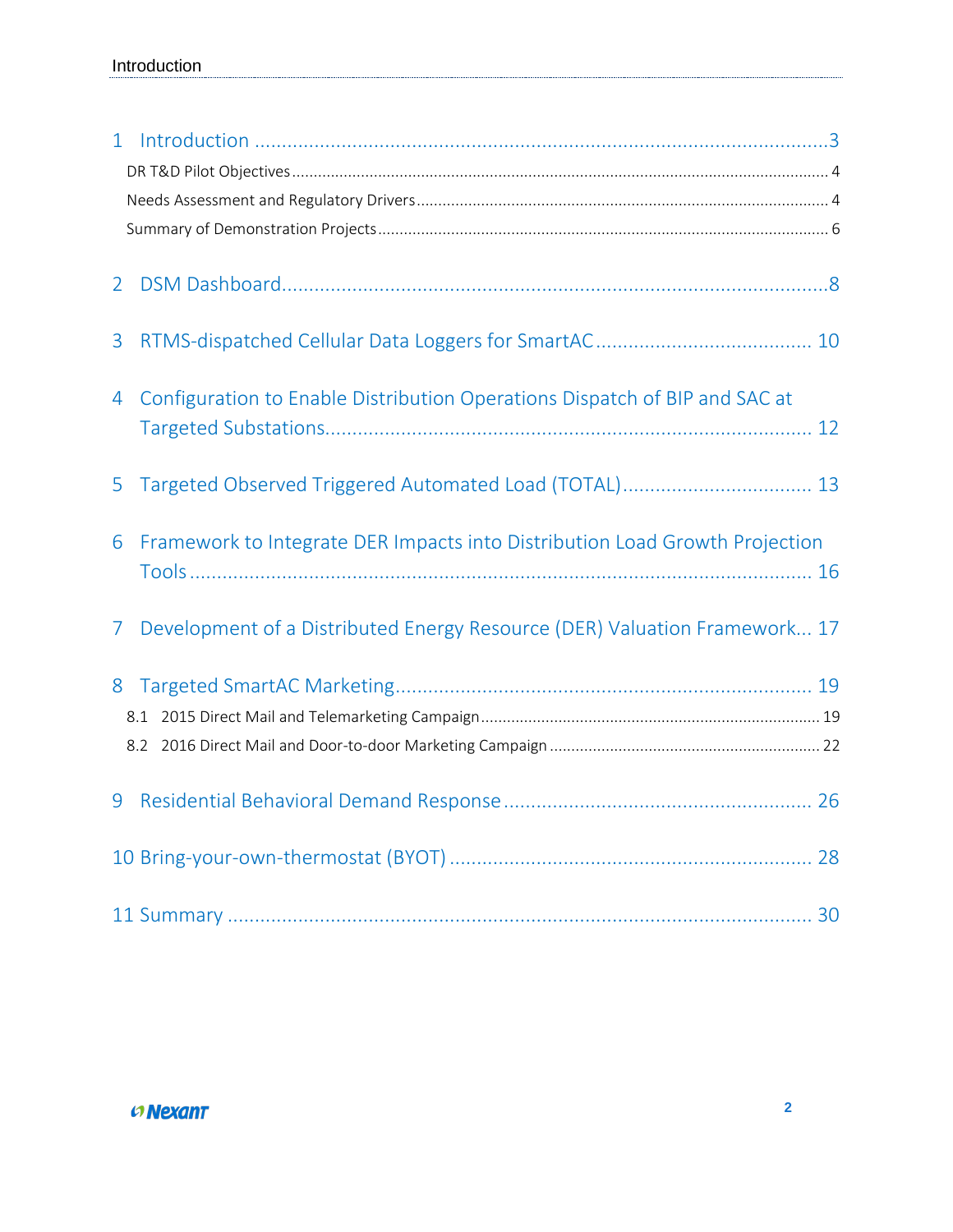## <span id="page-2-0"></span>**1 Introduction**

Pacific Gas and Electric Co. (PG&E) is one of the largest electric utilities in the United States, serving approximately 5.2 million electric service accounts and over 15 million people in Northern and Central California. PG&E's service territory covers 70,000 square miles and includes 18,616 miles of electric transmission circuits and 141,215 circuit miles of electric distribution lines. With over 750 substations and nearly 3,000 distribution circuit feeders, the load patterns and excess distribution capacity vary substantially across the territory. Because of its diversity, PG&E has 15 distinct operating areas technically referred to as Sub-load Aggregation Points (Sub-LAPs) by the California Independent System Operator.

PG&E plays a vital role in designing, building, reinforcing, and maintaining the local transmission and distribution network—electric pathways—to deliver power from where it is produced to where it is used. Both transmission and distribution infrastructure is sized to meet the aggregate demand of end users when it is forecasted to be at its highest, during peak demand.

Much like highways and streets, failure to build sufficient capacity for peak hours leads to congestion, but in the case of the electric system, it can also lead to costly power outages. When demand exceeds local transmission or distribution capacity, equipment is overloaded, it degrades more quickly, and the risk of power outages grows considerably. Again, like highways and streets, expanding the electric grid to accommodate growth in local peak energy use requires large capital investments to build infrastructure with a relatively long lifespan.

Since upgrades and reinforcement of specific distribution components (e.g., area substations and distribution circuits) tend to happen infrequently, a common practice is to install excess capacity when a component is upgraded. The excess capacity helps accommodate additional load growth and can also be used to provide relief to neighboring components that are overloaded by transferring loads when needed.

Not all distribution investments are driven by local, coincident peak loads. Some investments are tied to customer interconnection costs and are essentially fixed. Other investments must take place because of aging or failed equipment or because of the need to improve reliability and modernize the grid.

Because transmission and distribution equipment is sized to meet coincident, local peaks, and alternative to growth related infrastructure construction is to manage local, coincident demands that are shared across many customers in order to avoid or defer infrastructure upgrades and expansions. If a customer helps reduce coincident demand, either by injecting power within the distribution grid or by reducing demand, the unused capacity can accommodate another customer's load growth and thereby help avoid or defer investments required to meet load growth. When transmission and distribution investments are avoided or deferred, it frees up capital for other alternate uses, improving the efficient use of resources.

PG&E has a long history of demand management programs. However, historically, demand management programs were designed to reduce demand when the overall system peaked and had not been employed to manage local peaks, which are far more diverse. Demand management resources were not designed to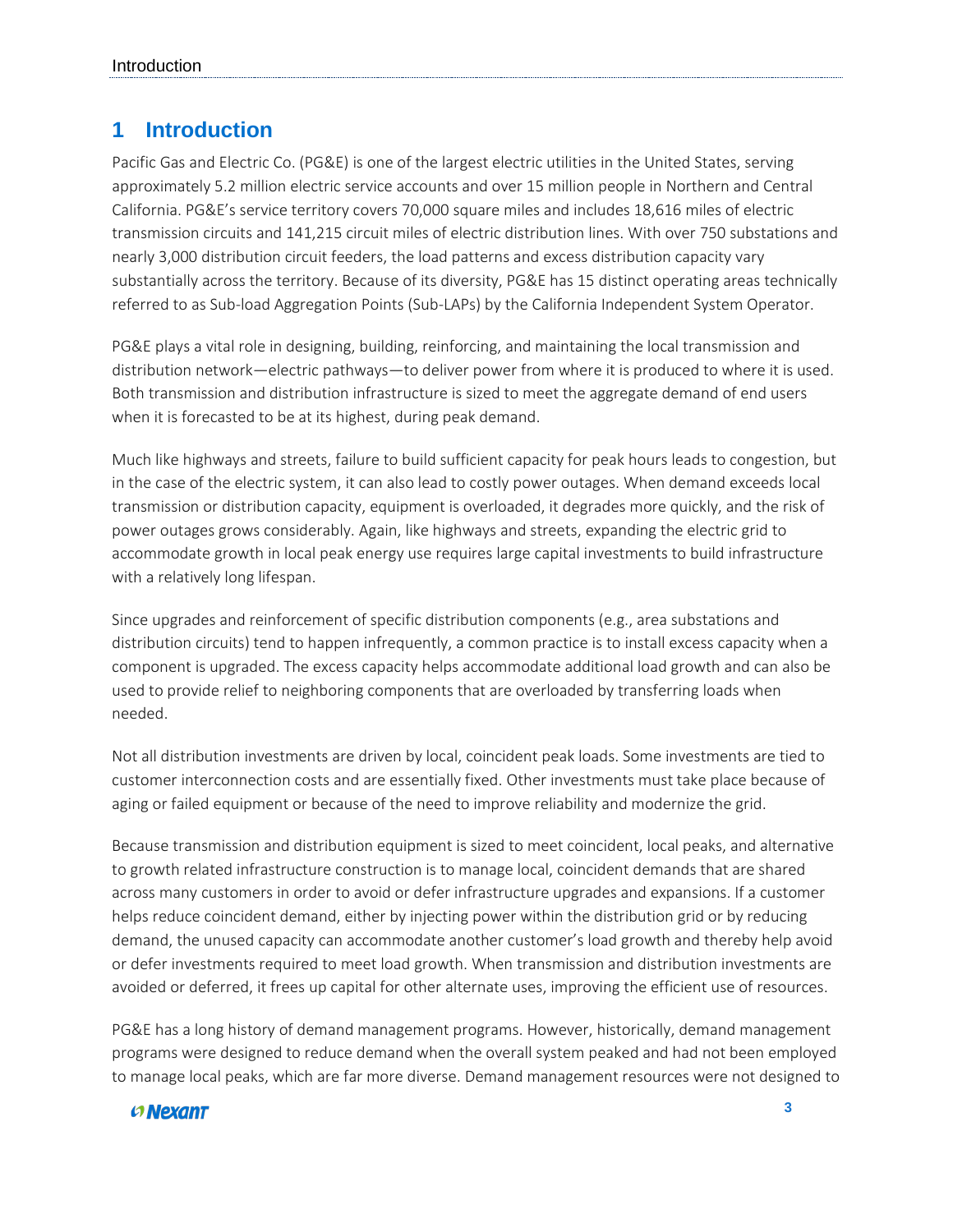provide transmission distribution relief and few programs were designed for local dispatch. Because of the lack of experience, T&D planners do not incorporate the ability to actively manage loads into transmission and distribution investment or upgrade decisions and operators lacked visibility into demand resources, which were not fully integrated with operations.

### <span id="page-3-0"></span>**DR T&D Pilot Objectives**

PG&E initiated the Demand Response (DR) Transmission and Distribution (T&D) Pilot to assess and test the feasibility of integrating demand management resources into transmission and distribution planning operations. The California Public Utilities Commission (CPUC) Decision (D.) 12-04-045[1](#page-3-2) approved the DR T&D Pilot in March 2011 to be conducted in two phases.

- 1. A needs assessment to identify operation and planning needs and define key steps required for integration of load management into distribution planning and operations.
- 2. A series of demonstration projects to overcome existing gaps and test integration of DR resources into T&D operations and planning.

Since the approval of the DR T&D Pilot, the number of initiatives to integrate distributed energy resources (such as DR) into T&D planning and operations has grown. In September 2013, the CPUC initiated Rulemaking (R.) 13-09-011 to "enhance the role of demand response programs in meeting the state's long term clean energy goals while maintaining system and local reliability." The ensuing decision, D. 14-05-0[2](#page-3-3)5<sup>2</sup>, extended the DR T&D Pilot and approved bridge funding for the completion of Phase 2.

### <span id="page-3-1"></span>**Needs Assessment and Regulatory Drivers**

Prior to implementing the demonstration projects, PG&E commissioned a needs assessment to identify operation and planning needs used to define the demonstration projects. The recommendations were based on interviews with distribution operators, operating engineers, and distribution planners and were split into short- and mid-term. These recommendations were used to inform a variety of field demonstrations and experiments designed to explore how to leverage DR resources for integration into T&D planning, operations, and processes.

The primary short-term recommendations were to:

- Focus the demonstration projects on operations. Integration into planning is more likely to proceed if load management proves valuable for operations.
- Demonstrate the ability to attain deep penetration of load management in distribution systems. In order for load management to provide distribution relief, the penetration needs to be deep enough to provide meaningful demand reductions. It may be necessary to test different incentives, recruitment tactics (direct mail, phone, door-to-door), and load control options (e.g., 100% shed) to better understand how to attain high penetration levels.
- **Figure 3** Focus on tools and demonstrations for operating engineers. Operating engineers are central to integration of load management into distribution operations and planning. They model the effect

<span id="page-3-2"></span>l <sup>1</sup> http://docs.cpuc.ca.gov/PublishedDocs/PUBLISHED/GRAPHICS/165317.PDF

<span id="page-3-3"></span><sup>2</sup> http://docs.cpuc.ca.gov/PublishedDocs/Published/G000/M091/K392/91392798.PDF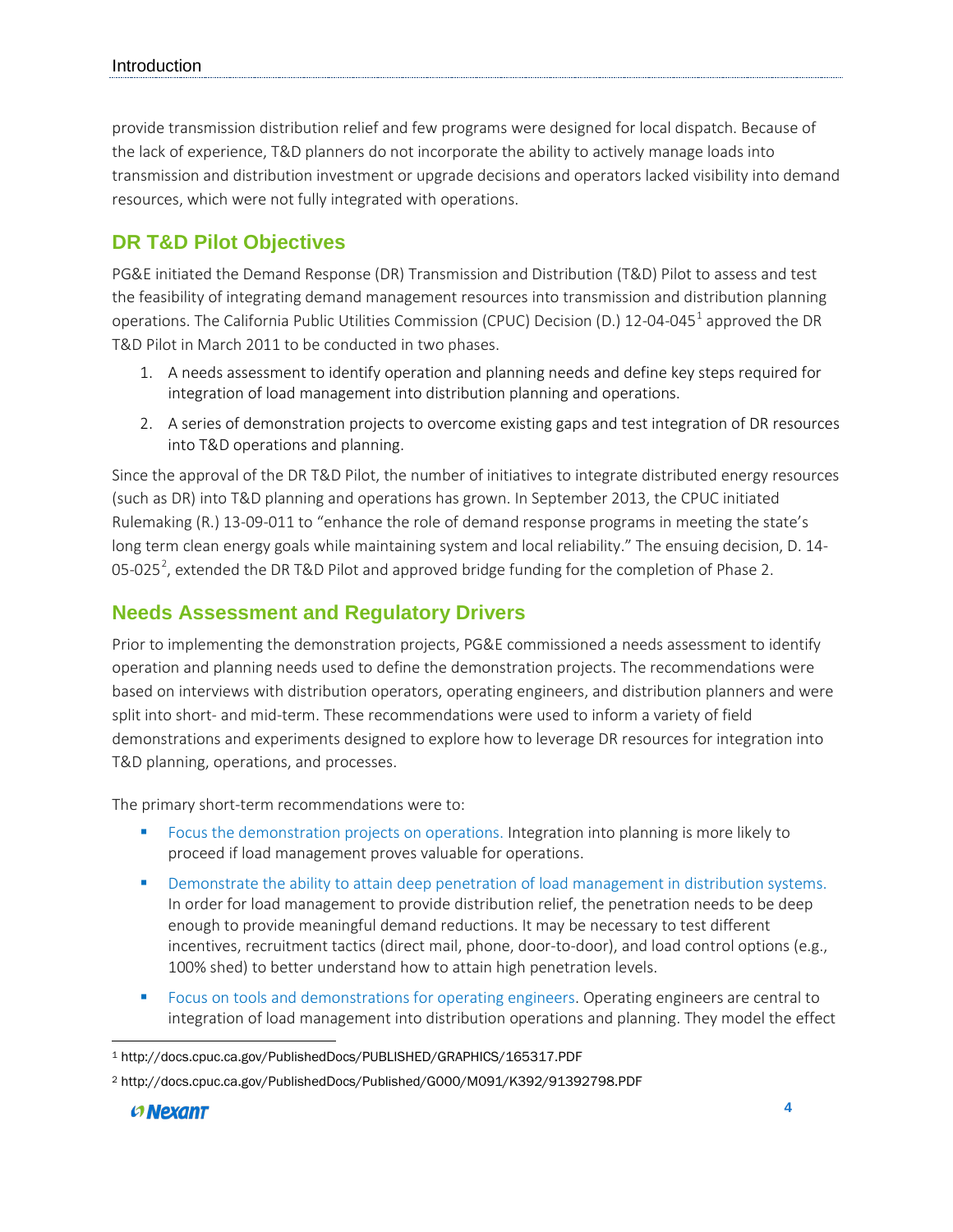of high temperatures on grid operations and develop the operations game plan that operators implement when loads approach or exceed normal equipment ratings. In particular, the 72 hours leading up to heat waves (or other potential emergency conditions that can be anticipated in advance) are critical.

- Address key data gaps faced by operating engineers:
	- $\checkmark$  Develop multi-day load forecasts for specific substation banks and distribution circuits.
	- $\checkmark$  Map load reduction capability and utilization to the electrical distribution system.
	- $\checkmark$  Provide visibility into load management activations and load reductions.

The mid-term recommendations were to:

- Link load management dispatch to SCADA system monitoring. Operating engineers in particular would like the ability to set a load threshold for each distribution circuit to trigger load management before emergency conditions are reached. Monitoring local loads and thresholds decentralizes load management dispatch and ties back to distribution operating needs.
- Expand the time horizon for distribution forecasting. Distributed resources generally require a 3-5 year lead time to make a significant impact on load growth projections and thereby defer traditional distribution capacity expansion projects.
- **Address distribution planning needs. To integrate load management into planning, distribution** planning engineers need data about existing load management resources and how they map to electrical distribution feeder circuits. They also need information on historical load management events so they can add it back to historical load data to fully understand load growth patterns. Last, they need some preliminary information about the penetration of load management that can be achieved for specific electrical distribution circuits and the corresponding costs. Ideally, the penetration estimates are based on empirical demonstrations that concretely demonstrate the levels of load management penetration that can be achieved.
- Integrate load management into the Distribution Management System (DMS). Load management tools should complement and mesh into tools used for operations rather than add another dimension of complexity. That is, load management tools developed in the initial phases cannot remain stand-alone tools, but need to be integrated directly into distribution management. The integration needs to not only factor todays existing tools but also how they are expected to evolve given PG&E's ongoing efforts to modernize the grid.

Several more recent regulatory initiatives also influenced the design of the demonstration projects. These include the Targeted Demand Side Management (TDSM) initiatives, CPUC Code 769, which requires each investor-owned utility to submit a distribution resource plan proposal to identify optimal locations for the deployment of distributed resources, the Distributed Energy Resource Alternative Planning Standard (DERAPS) , and the Integrated Distributed Energy Resource (IDER) proceeding.

The demonstration projects were implemented in two primary phases—2012 to 2014 and 2015 to 2016. In addition to the funding allocated by the two CPUC decisions, the DR T&D Pilot also leveraged and coordinated with projects funded by the Electric Program Investment Charge (EPIC), the SmartAC™ (SAC) program, the Base Interruptible program (BIP), and the DR Emerging Technology (DRET) program.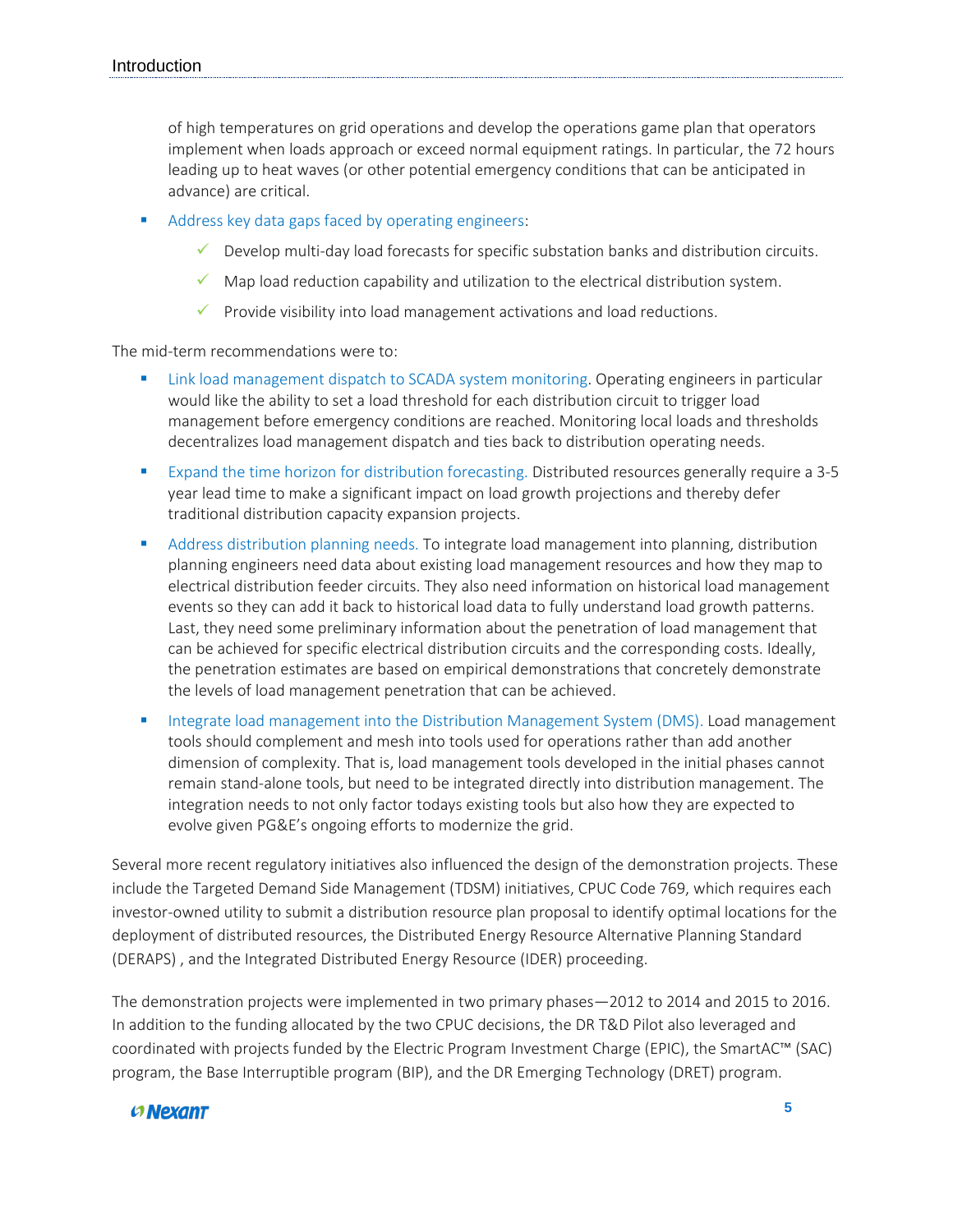## <span id="page-5-0"></span>**Summary of Demonstration Projects**

The nine DR T&D Pilot demonstration projects summarized in this report provide concrete experience in addressing several of the operation and planning needs to integrate DR resources. They also support the more recent regulatory initiatives to integrate distribution energy resources into T&D planning and operations. Additionally, the pilot's findings will inform future initiatives to use DR resources in serving T&D planning and operations, as well as PG&E's Distributed Resources Plan and IDER efforts that support both the directives in CPUC Code 769 and PG&E's internal DERAPS.<sup>[3](#page-5-1)</sup>

[Table 1-1](#page-6-0) lists the nine individual initiatives that are summarized in this report, including indicators of whether or not a formal project report is available on the California Measurement Advisory Council (CALMAC) website or if it is internally documented at PG&E.

A full description of each demonstration project, including implementation and key findings, is included as separate sections in this report. The demonstrations addressed several of the operational and planning needs, produced concrete experience with targeted use of resources for T&D capacity relief, and also helped identified refinements needed to further integrate DR resources into T&D planning and operations.

<span id="page-5-1"></span>l <sup>3</sup> Approved in June 2015.

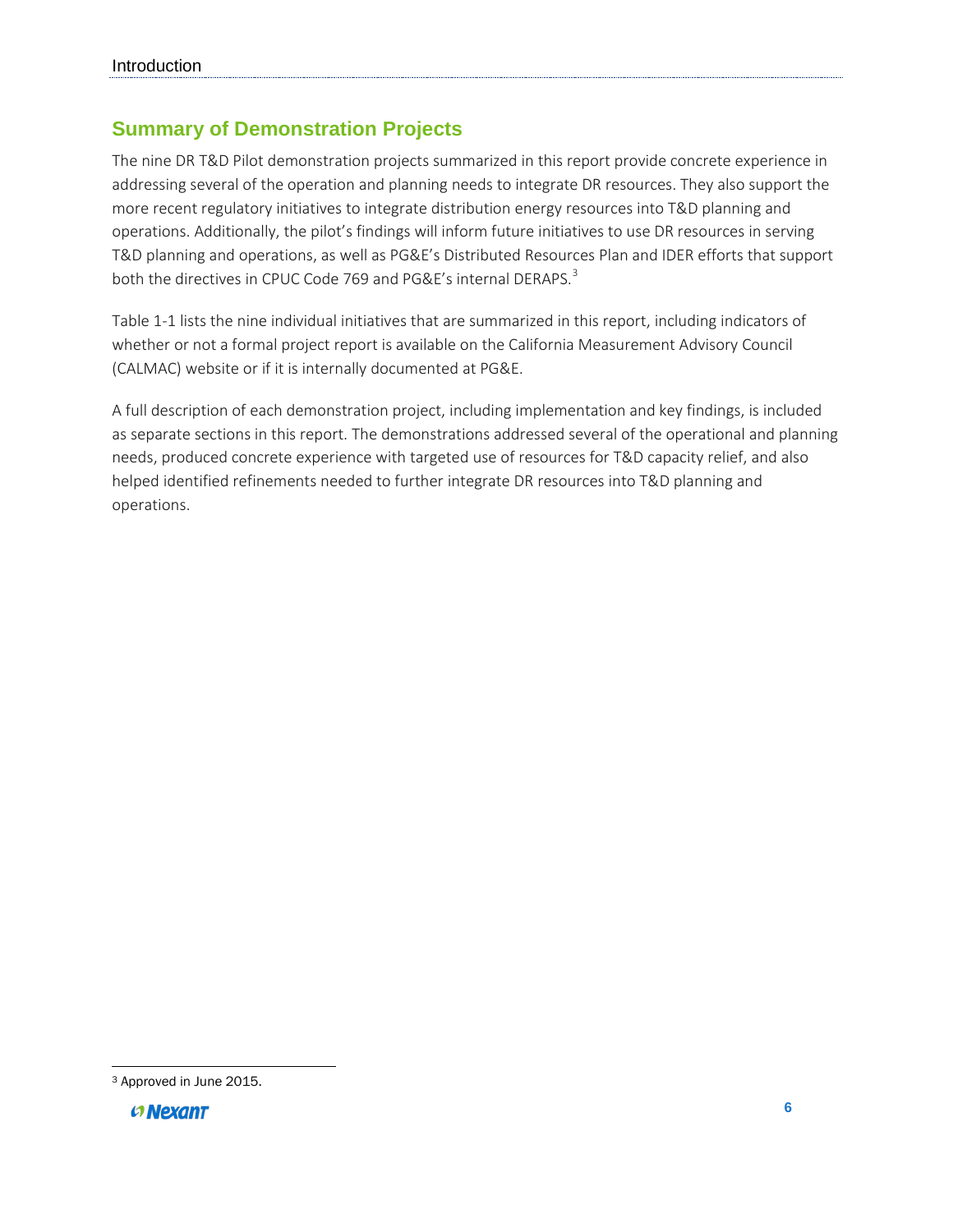<span id="page-6-0"></span>

|                | Initiative                                                                                                                                             | Objective                                                                                                                              | <b>Documentation Availability</b> |
|----------------|--------------------------------------------------------------------------------------------------------------------------------------------------------|----------------------------------------------------------------------------------------------------------------------------------------|-----------------------------------|
| $\mathbf 1$    | Development of a Distribution<br>Operations-focused internal<br>"dashboard" with which to visualize<br>the DSM resources in constrained<br>substations | Visualize resources available<br>for operations at specific<br>locations                                                               | PG&E Internal                     |
| $\overline{2}$ | 2015 Real-time Monitoring System<br>(RTMS) dispatched cellular data<br>loggers at SAC participant premises in<br>constrained substations               | Provide operating engineers<br>and operators near real-<br>time visibility into load<br>management activations<br>and load reductions  | CALMAC                            |
| 3              | Configuration to enable Distribution<br>Operations dispatch of BIP and SAC at<br>targeted substations                                                  | Test ability to dispatch<br>locally                                                                                                    | PG&E Internal                     |
| 4              | Targeted Observed Triggered<br>Automated Load (TOTAL)                                                                                                  | Link load management<br>dispatch to SCADA system<br>monitoring and test<br>decentralized load<br>management dispatch                   | PG&E Internal                     |
| 5              | Development of a framework to<br>integrate DER impacts into distribution<br>load growth projection tools                                               | Incorporate DER resources<br>into T&D planning                                                                                         | PG&E Internal                     |
| 6              | Development of a distributed energy<br>resource (DER) valuation framework                                                                              | Allow comparison of<br>distributed resources to<br>traditional distribution<br>equipment for planning                                  | PG&E Internal                     |
| 7              | Targeted marking to increase<br>penetration of the SAC program in<br>constrained substations                                                           | Assess the ability to attain<br>deep penetration of DR<br>resources at specific<br>locations and the costs<br>associated with doing so | PG&E Internal                     |
| 8              | Residential Behavioral Demand<br>Response (BDR)                                                                                                        | Test ability to attain deep<br>penetration of load<br>management, quickly and<br>cost effectively                                      | CALMAC                            |
| 9              | Bring Your Own Thermostat (BYOT)                                                                                                                       | Leverage third-party<br>resources to test ability to<br>attain deep penetration of<br>load management, quickly<br>and cost effectively | CALMAC                            |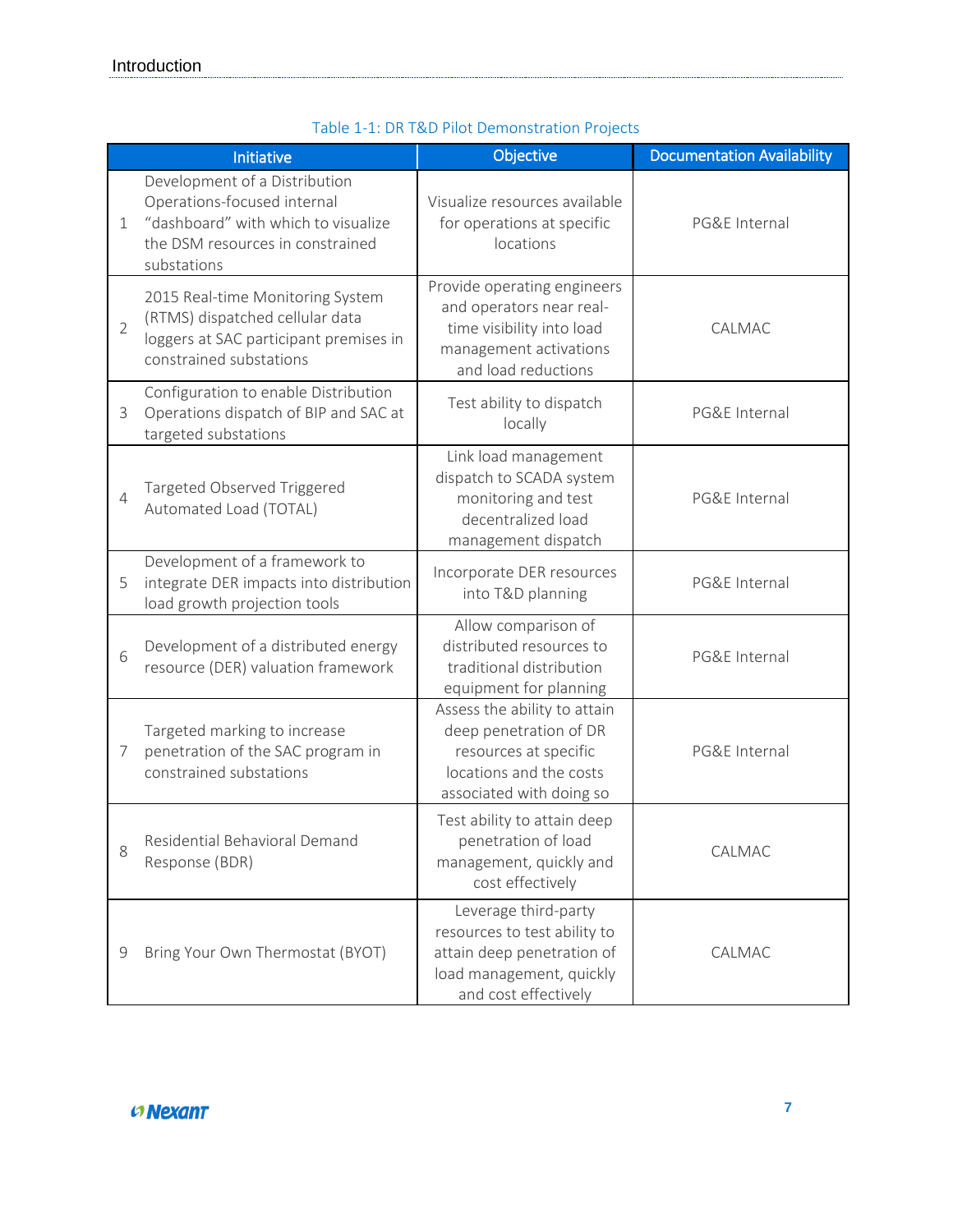## <span id="page-7-0"></span>**2 DSM Dashboard**

#### *Project Description and Objectives*

Through PG&E's Demand Response DRT&D pilot, the Targeted Demand Side Management initiative resulted in the successful development of a dashboard that allows T&D planners to quickly and easily visualize demand side management (DSM) resources on constrained substations. The first four substations<sup>[4](#page-7-1)</sup> that were integrated into the internally developed dashboard were chosen because they had substantial customer bases and easily deployable programs already established. These first four substations successfully demonstrated the proof-of-concept of using the dashboard to identify distributed energy resources (DERs), including DR, that could be targeted to curtail local load. The second set of substations<sup>[5](#page-7-2)</sup> was chosen with the same criteria, in addition to operating above their nameplate capacities.<sup>[6](#page-7-3)</sup>

The primary objective of the overall TDSM initiative was to develop a process to integrate customer-side programs into a least-cost planning framework to support distribution or transmission system reliability.

#### *Project Implementation and Results*

In order to fully use the capabilities of the dashboard, PG&E first needed to identify constrained substations. Constrained substations are defined as those that have projected load overtaking capacity within the next five years. PG&E uses a combination of internal tools and data, such as live Supervisory Control and Data Acquisition (SCADA) data, to identify the timing, magnitude, and duration of the identified peaks. The dashboard [\(Figure 2-1\)](#page-8-0) allows PG&E to identify which customers have critical load shapes that best match the substation's peak load shape or the top percentile of customers whose load aligns with the peak. Additionally, the dashboard provides information on DR participation and percent savings by customer segment and by technology family, which can be filtered by feeder. Ultimately, the information presented in the dashboard allows PG&E to identify customers and customer groups to directly target, making its existing Customer Energy Solutions (CES) products more effective.

Using the information presented in the dashboard, PG&E achieved the following savings from the TDSM initiative for the Phase 1 substations:

- Barton: 3.7 MW (151% of the target reduction);
- Bogue: 2.15 MW (106% of the target reduction);
- **Lammers/Banta: 2.21 MW (95% of the target reduction); and**
- Martell: 0.81 MW (103% of the target reduction).

<span id="page-7-1"></span> $\overline{\phantom{a}}$ <sup>4</sup> Bogue, Martell, Barton, and Lammers/Banta were the four substations targeted in Phase 1 (2014 – 2015).

<span id="page-7-2"></span><sup>5</sup> Sycamore/Notre Dame, Esquon, Rincon, Linden, Middle River, Belle Haven, and Los Gatos are the substations targeted in Phase 2 (2016 – 2017).

<span id="page-7-3"></span><sup>6</sup> The CPUC requires PG&E to operate all assets based on the nameplate capacity from the manufacturer, rather than the actual, field-tested capacity.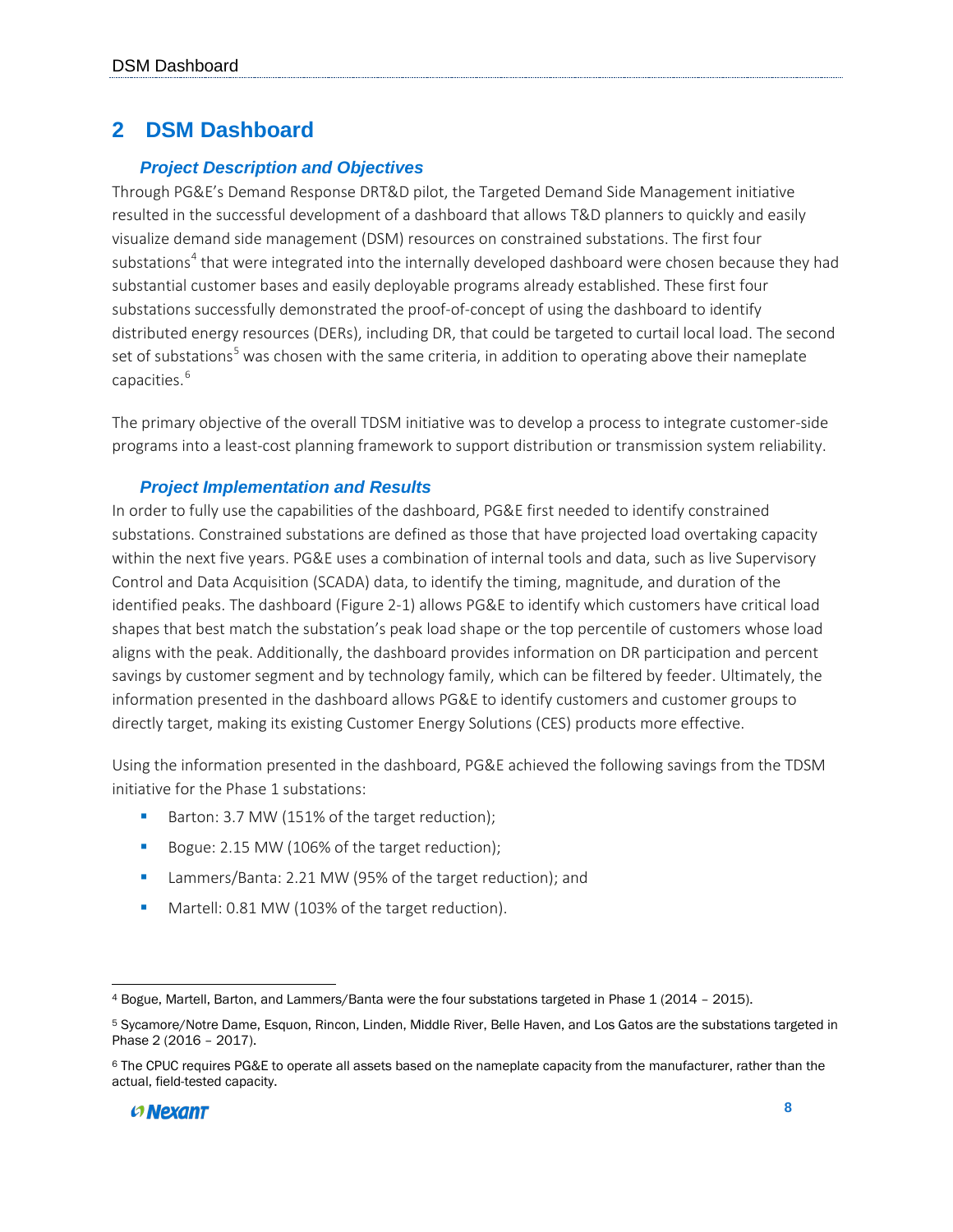<span id="page-8-0"></span>

| <b>Targeted DSM for T&amp;D</b> |                                                                                               |                            |          | Updated Through 1/31/2015                                                 |       |                           |            |      |                          |                                 |                    | Pacific Gas and<br><b>Electric Company</b> |                   |  |
|---------------------------------|-----------------------------------------------------------------------------------------------|----------------------------|----------|---------------------------------------------------------------------------|-------|---------------------------|------------|------|--------------------------|---------------------------------|--------------------|--------------------------------------------|-------------------|--|
|                                 |                                                                                               |                            |          | All Segment(s) - Cibola 9917 Feeder(s)                                    |       |                           |            |      |                          |                                 |                    |                                            |                   |  |
| <b>Filters</b>                  |                                                                                               |                            |          | Top 100,000 SP IDs By Coincident Demand - Click on chart to filter report |       |                           |            |      |                          |                                 |                    | <b>Demand During Peak Hours</b>            |                   |  |
| <b>Top SP IDs (For Export)</b>  | Naics <sub>2</sub>                                                                            | Assigned                   | Demand   |                                                                           |       |                           |            |      |                          |                                 |                    | Click on circles to filter report          |                   |  |
| 100,000                         | <b>Customer Name</b><br>Segment                                                               | Rep                        | Response |                                                                           | 177.6 |                           |            |      | $\overline{\phantom{a}}$ |                                 |                    |                                            |                   |  |
| <b>Customer Name</b>            | BRUCE WILLIS'S NURSING Healthcare                                                             |                            |          | 79.5                                                                      |       | 2.6                       |            | 6.9  |                          |                                 |                    |                                            |                   |  |
|                                 | THE OSBOURNES'S AMUS Hospitality<br>LEONARD NIMOY'S NURSI                                     |                            | v        | 62.8                                                                      |       | 0.5                       |            |      |                          |                                 |                    |                                            |                   |  |
| <b>Feeder Filter</b>            | TOM HANKS'S EDUCATIO.<br>Schools                                                              | Healthcare                 |          | 58.1                                                                      |       |                           |            |      |                          | Amador<br>County                |                    |                                            |                   |  |
|                                 | RYAN O'NEAL'S OTHER IN., Offices                                                              | Maryanne B.<br>Maryanne B. |          | 47.0                                                                      |       |                           | 5.2        |      |                          | Airport                         |                    |                                            |                   |  |
| Atlantis 9910                   | TOM HANKS'S EDUCATIO<br>Schools                                                               | Marvanne B.                |          | 45.3                                                                      |       |                           |            |      |                          | $\frac{1}{\sigma_{\rm{B}}^2}$ . |                    |                                            |                   |  |
| Atlantis 9912                   | CLIVE CUSSLER'S SOCIAL. Healthcare                                                            |                            |          | 45.1                                                                      |       | 0.3                       |            |      |                          |                                 |                    |                                            |                   |  |
| Avalon 9910                     | DENZEL WASHINGTON'S  Uncategor                                                                |                            | v        | 33.5                                                                      |       |                           |            |      |                          |                                 |                    |                                            |                   |  |
|                                 | RYAN O'NEAL'S JUSTICE Governme Maryanne B.                                                    |                            |          | 32.0                                                                      |       | 1.1                       |            |      |                          |                                 |                    |                                            |                   |  |
| Avalon 9917                     | EDMOND O'BRIEN'S FOOD Hospitality                                                             |                            |          | 25.4                                                                      |       | 0.3                       |            |      |                          |                                 |                    |                                            |                   |  |
| Avalon 9919                     | ERSKINE CALDWELL'S RE. Offices                                                                |                            |          | 22.9                                                                      |       |                           |            |      |                          |                                 |                    |                                            |                   |  |
| Camelot 9913                    | JAMES BROWN'S MOTOR Retail                                                                    | Stefan Stoc.               |          | 22.2                                                                      |       | 1.4                       |            |      |                          | @ OpenStreetMap contributors    |                    |                                            |                   |  |
| Camelot 9914                    | L. FRANK BAUM'S ACCOM Hospitality                                                             |                            |          | 21.6                                                                      |       |                           |            | 10.4 |                          | Government                      |                    | m<br>Offices                               |                   |  |
| Cibola 9910                     | DICK CLARK'S ADMINISTR., Governme.                                                            |                            |          | 20.9                                                                      |       | 0.4                       |            |      |                          | Healthcare                      |                    | Residential                                |                   |  |
|                                 | MATT BIONDI'S SMALL BU., Uncategor.                                                           |                            |          | 图 20.6                                                                    |       |                           |            |      | $\overline{\phantom{a}}$ | High Tech                       |                    |                                            | Residential (RES) |  |
| Cibola 9917                     |                                                                                               |                            |          |                                                                           |       |                           |            |      |                          | Hospitality                     |                    | Retail                                     |                   |  |
| Elvsian Fields 9910             |                                                                                               |                            |          |                                                                           |       |                           |            |      |                          |                                 | Manufacturing & T. | Schools                                    |                   |  |
| Elvsian Fields 9917             |                                                                                               |                            |          | <b>Feeder Peak Coincident</b><br>Demand (kW)                              |       |                           | kW Savings |      |                          |                                 |                    |                                            |                   |  |
| Metropolis 9919                 |                                                                                               |                            |          | EE kW Savings By SAID - Click on chart to see specific programs           |       |                           |            |      |                          |                                 |                    |                                            |                   |  |
| Mount Olympus 7917              | Customer Name                                                                                 |                            |          | Naics 2 Segment                                                           |       | <b>DR</b><br>Particpation | 2010       | 2011 | 2012                     | 2013                            | 2014               | 2015                                       | Grand<br>Total    |  |
| Mount Olympus 7919              | BRUCE WILLIS'S NURSING AND RESIDENTIAL CARE                                                   |                            |          | Healthcare                                                                |       |                           | 26         |      |                          |                                 |                    |                                            | 2.6               |  |
| Shangri-La 9919                 | <b>FACILITIES</b><br>THE OSBOURNES'S AMUSEMENT, GAMBLING, AND<br><b>RECREATION INDUSTRIES</b> |                            |          | Hospitality                                                               |       |                           | 6.9        |      |                          |                                 |                    |                                            | 6.9               |  |
| Utopia 7919                     | LEONARD NIMOY'S NURSING AND RESIDENTIAL CARE                                                  |                            |          |                                                                           |       |                           |            |      |                          |                                 |                    |                                            |                   |  |
| Valhalla 7915                   | <b>FACILITIES</b>                                                                             |                            |          | Healthcare                                                                |       | ×                         | 0.5        |      |                          |                                 |                    |                                            | 0.5               |  |
| Valhalla 7916                   | CLIVE CUSSLER'S SOCIAL ASSISTANCE                                                             |                            |          | Healthcare                                                                |       |                           |            |      |                          | 0.3                             | 0.0                |                                            | 0.3               |  |
| <b>Segment Filter</b>           | RYAN O'NEAL'S OTHER INFORMATION SERVICES<br>RYAN O'NEAL'S JUSTICE, PUBLIC ORDER, AND SAFETY   |                            | Offices  |                                                                           |       |                           |            | 5.2  |                          |                                 |                    |                                            | 5.2               |  |
| LCI                             | <b>ACTIVITIES</b>                                                                             |                            |          | Government                                                                |       |                           |            |      | 1.1                      |                                 |                    |                                            | 1.1               |  |
| CASD                            |                                                                                               |                            |          | Fifth and Figure 11, 1984. The contract was                               |       |                           |            |      |                          |                                 |                    |                                            |                   |  |

#### Figure 2-1: Screenshot of Example Output from the Dashboard

#### *Key Learnings and Future Opportunities*

The TDSM initiative demonstrated the usefulness of the dashboard to visualize customer load characteristics and DSM resources on constrained substations. Because the local customer composition drives peak load at any particular substation, each area may require different customer and technology strategies rather than a one-size-fits-all solution. This primary learning validates that an effective mix of DR programs, distributed energy resources, and energy efficiency programs used to curtail load at a particular substation must take into account the load usage patterns of the customers in addition to the attributes of the EE and DR resources that can be deployed specifically on each substation. Among substations, the local customer composition may dictate different mixes of DER, EE, and DR in the appropriate strategy used to curtail peak demand at that substation. Additional learnings include the following:

If PG&E continues to use the dashboard to inform future TDSM initiatives, there are many opportunities to continue to build out and improve upon features of the dashboard. These include:

- Automatic near real-time data updates;
- Scaling the platform to include all 3,200+ feeders in PG&E's territory;
- **Providing specific and actionable insights for DSM deployment for CES lines of business; and**
- **Expanding the DER portfolio to include storage and distributed generation to systematically** identify local gaps for additional product development.

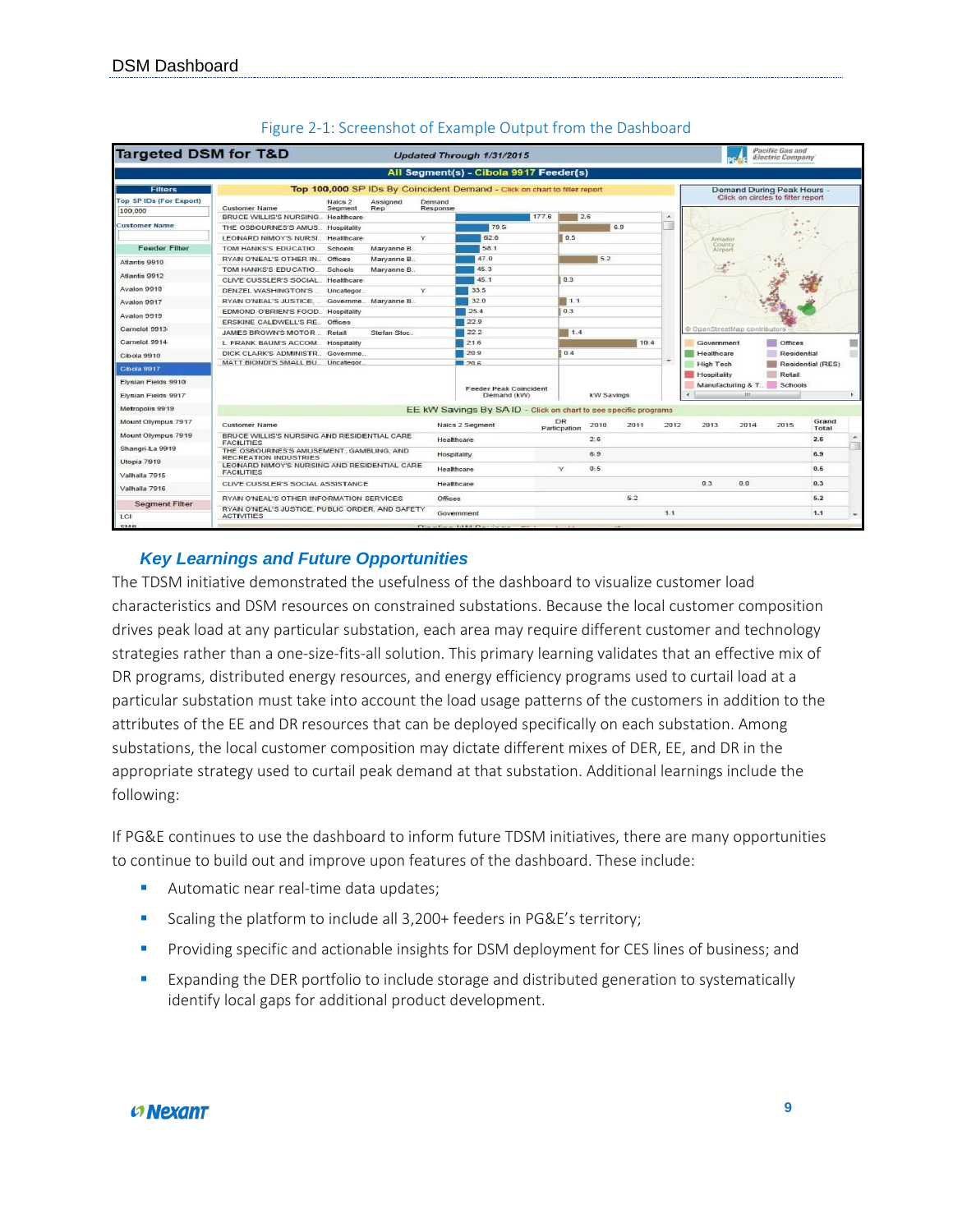## <span id="page-9-0"></span>**3 RTMS-dispatched Cellular Data Loggers for SmartAC**

### *Project Description and Objectives*

Through the Electric Program Investment Charge (EPIC) program, PG&E successfully deployed a sample of cellular communicating data logging devices at premises with central air conditioning CAC Direct Load Control (DLC) devices in order to collect and display data in systems that can be used to gain insights into the performance of these DLC devices at both the customer and local levels. This collection of devices and applications is referred to as the Real-time Monitoring System (RTMS). The project's primary objectives were to:

- 1. Enable near real-time visibility of CAC DLC installations to T&D operations.
- 2. Improve PG&E's ability to estimate CAC DLC load impacts at the distribution system level to better understand localized impacts of CAC DLC devices on meeting distribution feeder level reliability concerns.
- 3. Enable DR program administrators to have near real-time visibility on any problems with direct load control devices before, during, or after an event is called to support T&D operations.

#### *Project Implementation and Results*

For this project, cellular communicating data loggers were purchased and installed on premises with oneway DLC devices for a sample of residential and commercial customers participating in PG&E's SmartAC™ (SAC) program. In addition to installing these loggers, PG&E used a newly developed database management system to schedule data collection, store the load measurements, and display information about the availability and performance of the load control system in near real-time. PG&E operated the RTMS dashboard over the course of summer 2015 to observe the operational status of the CAC load control program and provided recommendations to the designer of the dashboard throughout the project. This dashboard was used to track specific load control operations on two targeted substations— Barton and Bogue, located in Fresno and Marysville, California, respectively, as well as a representative sample of the SAC program population. PG&E conducted two types of load control tests specifically on the Barton and Bogue populations over the course of the summer (notch tests<sup>[7](#page-9-1)</sup> and multiple-hour tests<sup>[8](#page-9-2)</sup>) to assess the ability of the system to observe the operational readiness of the system and estimate load impacts in near real-time on those substations' distribution circuits.

The primary results from the project were the following:

The RTMS dashboard provided visibility of the daily operational status (i.e., whether the cellular data loggers had called in and whether the CAC units were operating) for approximately 99% of the sampled premises during the period;

<span id="page-9-2"></span><sup>8</sup> Multiple-hour tests were designed to measure the full operational capability of the CAC load control system to suppress loads on the designated substations during times when loads were peaking.



<span id="page-9-1"></span> $\overline{\phantom{a}}$ <sup>7</sup> Notch tests are load control operations in which the compressor load on participating CAC units is completely interrupted (i.e., 100% load shed) for a period of 15 minutes. The tests were only conducted on weekdays during a 5-9 PM window.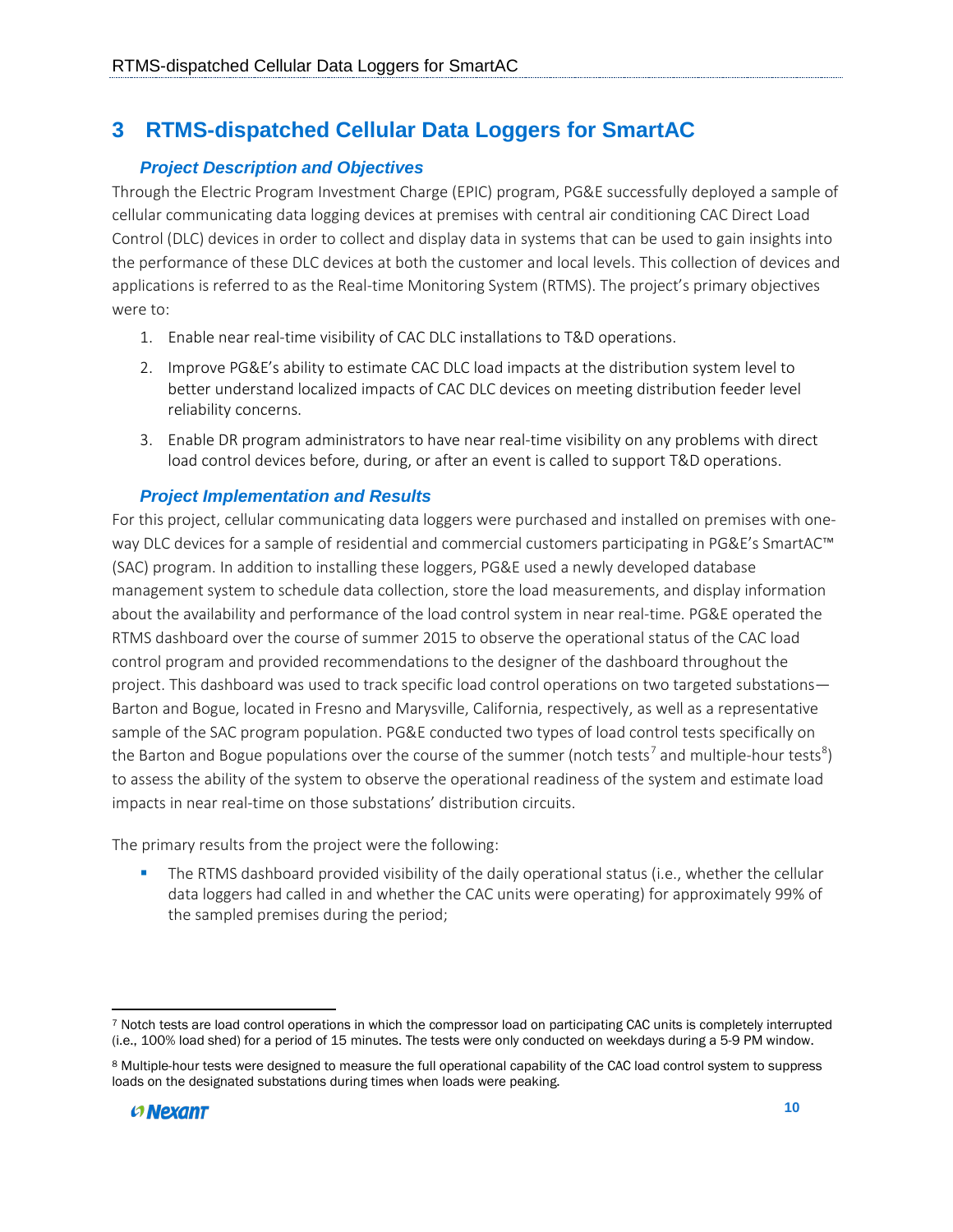- The average notch test load impact per CAC load control device was 0.57 kW at Barton and 0.73 kW at Bogue—the load impacts varied significantly from test to test, depending on ambient temperature and timing of the notch, which varied across test window;
- The average notch test load impact measured at the substation level (from aggregate feeder loads) was 617 kW at Barton and 526 kW at Bogue—the impact varied in a manner similar to variations displayed on a per device measurement; and
- The average multiple-hour test load impacts per device were 0.33 kW and 0.29 kW for devices located in Barton and Bogue, respectively. These load impacts were lower than those for the notch tests because multiple-hour tests employed 50% cycling rather than the full shed strategy used for notch tests.

#### *Key Learnings and Future Opportunities*

Both the notch and multiple-hour tests were conducted under relatively cool weather conditions, due to the priority of SAC and SmartRate™ event days. Thus, this project likely underestimated the full capability of CAC load control as a resource. Nevertheless, these tests demonstrated that the impacts of CAC load control are readily observable using the RTMS loggers deployed on substation feeders, as well as on Supervisory Control and Data Acquisition (SCADA) measurements taken at the feeder level. This finding provides additional support for using load control and demand response to support distribution operations.

This project has demonstrated the usefulness of the RTMS dashboard for observing the operational readiness and performance of PG&E's load control system, using both a customer- and location-specific approach, which could be useful for load relief on targeted distribution feeders. Additionally, PG&E successfully tested a data collection and management system that provides increased visibility into SAC operations without incurring the significant costs associated with a wholesale replacement of an existing one-way load control communication system with two-way load control devices. This type of approach will become increasingly important and useful as load control is integrated into the modern grid in California.

The results of this technology demonstration project<sup>[9](#page-10-0)</sup> offer additional opportunities for PG&E to leverage the RTMS technology. Given that load impacts of CAC load control operations are readily observable using SCADA when the market penetration of CAC load control is high, SCADA could be used to monitor the load impacts of CAC load control on circuits with high CAC penetration on a targeted basis, when it becomes necessary to do so. Another opportunity is to redeploy the available loggers to obtain visibility of the operational status of the CAC load control system at different substations. Finally, the loggers could be redeployed in order to oversample and monitor a particular device type of the population of the total CAC load control system.

Ultimately, due to the successful results and insights gained from the loggers at the two substations, PG&E redeployed loggers from the Barton and Bogue substation locations to deepen the sample of the overall SAC program participant population by geographic concentrations, control device technology,

<span id="page-10-0"></span>l <sup>9</sup> EPIC 1.24 http://www.pge.com/includes/docs/pdfs/about/environment/pge/epic/EPIC-Final-Report.pdf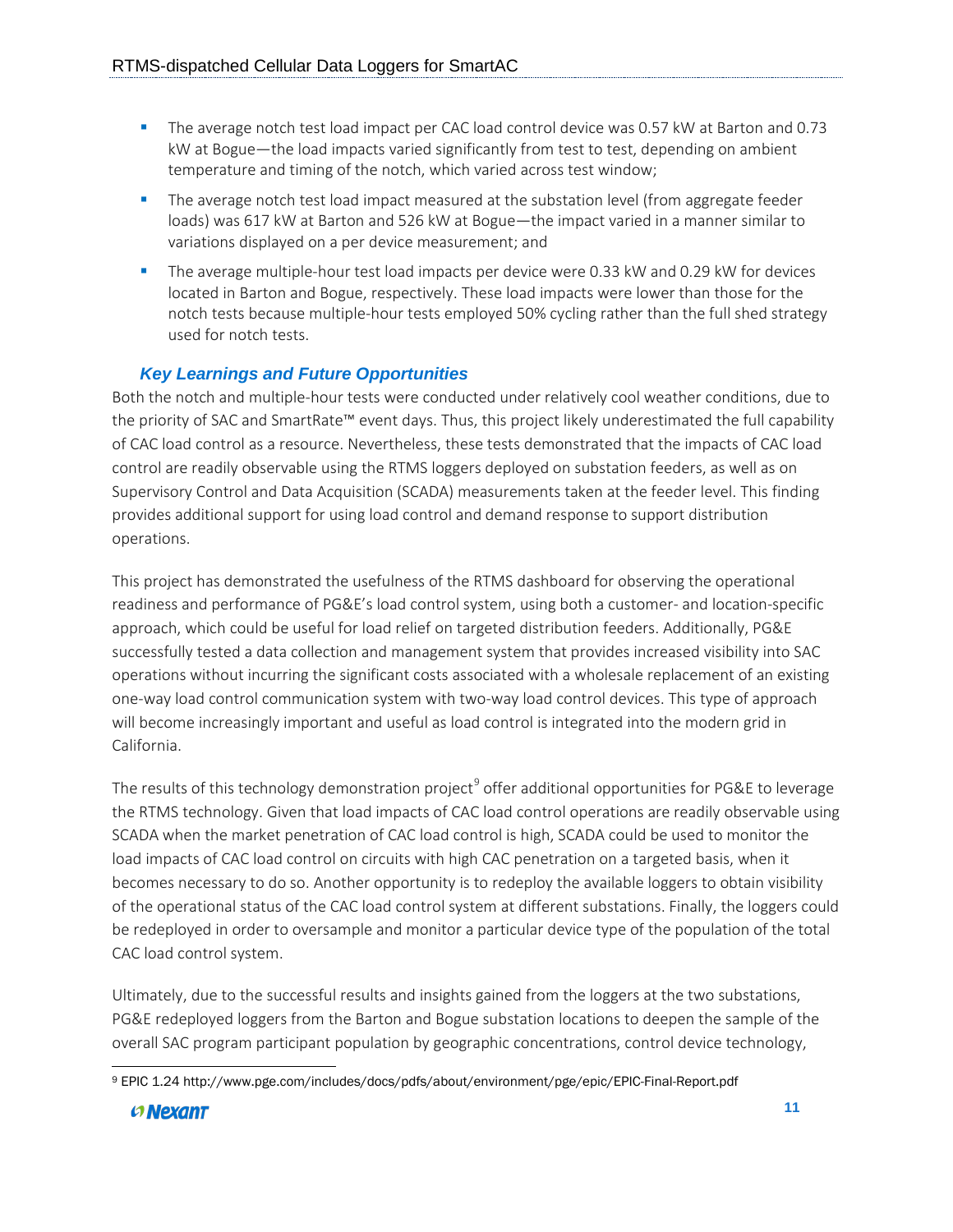customer segment, and control strategies. Finally, PG&E will continue to offer recommendations to refine the RTMS dashboard since gaining experience in implementing the near real-time dashboard.

## <span id="page-11-0"></span>**4 Configuration to Enable Distribution Operations Dispatch of BIP and SAC at Targeted Substations**

#### *Project Description and Objectives*

Demand response resources such as PG&E's Base Interruptible Program (BIP) and SmartAC™ (SAC) programs are known to provide reliable and fast load shed when called on for event dispatch. If dispatch systems are programmed to dispatch the program locally in areas that are experiencing capacity constraints, these programs' reliable load shed can be directed to these areas if and when capacity constraints result in operating conditions where reliability is at risk.

However, these legacy demand response programs were not initially designed with flexible dispatch in mind. The systems that serve as the operation backbone for these programs are capable of locational dispatch; however, significant resources are necessary to develop the program's capability to be dispatched locally. The DR T&D Pilot co-funded work to enable event dispatch of the SAC and Base Interruptible Program (BIP) demand response programs by substation.

#### *Project Implementation and Results*

The SAC dispatch systems were configured in 2016 to support dispatching the program at five additional targeted substations that PG&E Distribution Operations identified as likely to be constrained during the summer season: Linden, Los Gatos, Notre Dame, Rincon, and Sycamore. Currently, SAC's operations are governed by three primary IT systems: 1) SEELoad, the Demand Response Management System by Lockheed Martin, which processes enrollments and dispatches events; 2) the Goodcents workorder management system; and 3) Yukon, the device addressing software managed by Eaton's Cooper Power Systems. All three of these systems require configuration to support event dispatch by substation, and additional costs are incurred in paging and project management. The SAC program funded the project management, paging, and updates to the Yukon and GoodCents databases, while the DR T&D Pilot funded the updates to SEEload. During the DR season of 2016, conditions did not present that required SAC events at the five substations.

In 2014, the BIP dispatch system was programmed to respond to known system capacity constraints in the Bakersfield area, specifically the Lerdo, Famoso, and Magunden substations. No BIP events were dispatched in 2014 that specifically targeted the four substations.

#### *Key Learnings and Future Opportunities*

For substations with significant participant penetration, BIP and SAC can bring much to bear if transmission and/or capacity constraints are identified in those locations. However, in the case of SAC in particular, the systems that govern the program's operations require significant time and resources to configure in order to support this level of locational dispatch. To take fullest advantage of these programs' capabilities to deliver fast and reliable load reductions, Distribution Operations should identify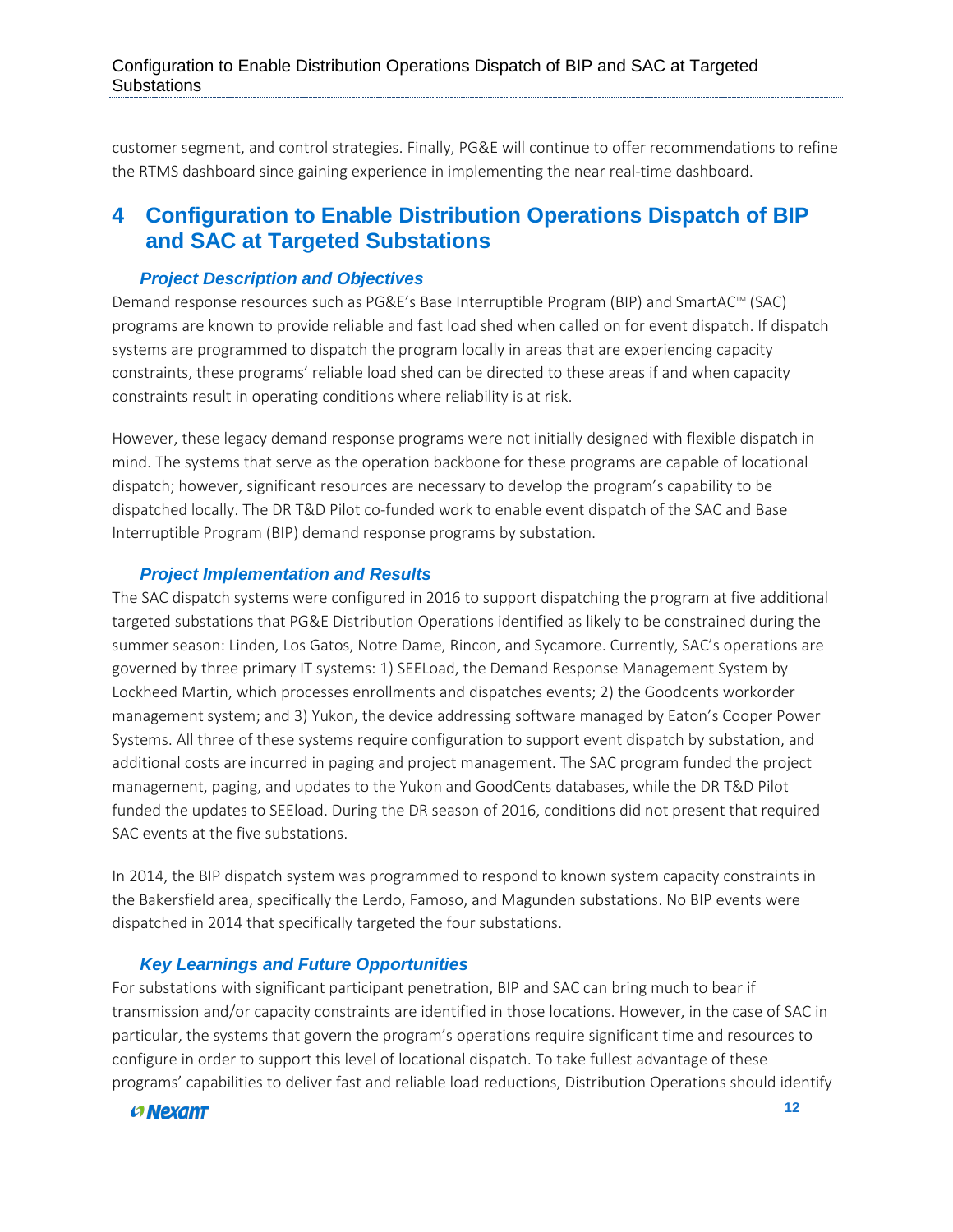substations to target well before the onset of the load control season, specifically, in the fall and winter months so that programming can take place in the first months of the year. It is prudent program management practice to make important updates to the program's operational system during the winter months when the program won't be called upon. Further, given the long lead time and significant costs required to update SAC dispatch systems, Distribution Operations should focus on substations that are likely to remain constrained in future years. For example, while one substation may be expected to be constrained in the coming summer season, it may not be constrained in future summer seasons due to capacity upgrades in neighboring substations. Distribution Operations should take a holistic, multi-year view as to which areas SAC should direct resources for supporting locational dispatch. While the legacy one-way communicating system can support locational dispatch, it requires long lead time and significant dedicated effort. The next-generation two-way communicating direct load control system may be able provide more flexible support for transmission and distribution operations, potentially supporting dispatch by any of PG&E's 800-plus substations.

## <span id="page-12-0"></span>**5 Targeted Observed Triggered Automated Load (TOTAL)**

#### *Project Description and Objectives*

As PG&E's operational backbone, the T&D system is the locus where three current PG&E strategic operational initiatives are coming together:

- 1. Leverage demand resources to preserve grid health and deferring capital investments;
- 2. Use automation to preserve grid health and defer capital investments; and
- 3. Evolve demand response operations for operation under non-traditional use cases.

The T&D Overload-triggered Automated Locational Dispatch of Demand Response and Distributed Energy Resources (TOTAL-DRDER) project was conceived as a laboratory-scale proof of concept (PoC) effort. TOTAL-DRDER's specific objectives were to confirm by experiment, using existing systems and equipment, that a transmission or distribution system concern can trigger specific demand response resources to shed load instantaneously and automatically, without human intervention. The PoC also demonstrated that once T&D operating conditions revert to normal ranges, load is automatically restored.

In the laboratory setting, this experiment is approached as an information technology (IT) challenge that bridges several functional areas. Lockheed Martin's SEELoad software was programmed for SmartAC™ (SAC) program dispatch, the Eaton's Cooper Power Systems' Yukon headend software was used to address and dispatch load control devices, and PG&E's line sensor system was configured to communicate conditions to an Eaton SMP gateway.

#### *Project Implementation and Results*

In December 2016, Lockheed Martin, Eaton's Cooper Power Systems, and PG&E staff successfully demonstrated, in seven end-to-end test runs, that demand response resources can indeed be used in an automated fashion to respond to specific critical conditions in either the transmission or distribution network. The proof of concept demonstrated the following capabilities:

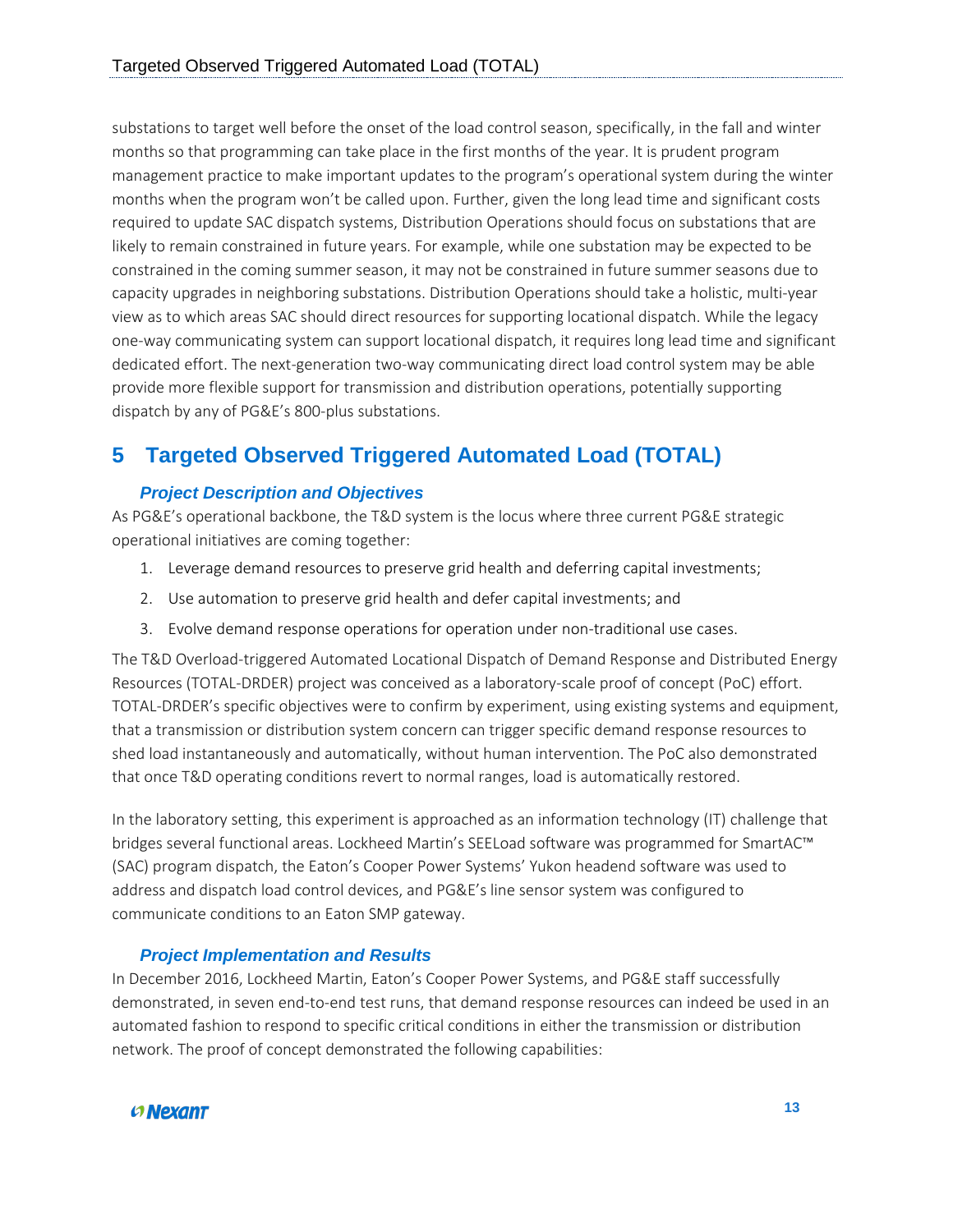- 1. End-to-end connectivity;
- 2. Automation based on rules-based logic;
- 3. Interface with SCADA;
- 4. Interface with DR platforms;
- 5. Customizability for any DR program characteristics; and
- 6. Secure through authentication and encryptions.

[Figure 5-1](#page-13-0) illustrates the operational concept demonstrated by TOTAL-DRDER. The SEEload system serves as the hub for an automated "receive-assess-respond" loop that checks for specific triggers to be met. The triggers are initiated by line sensors that send their data through PG&E's WAN to the Sensor IQ/Historian system, which in turn provides tagged data to SEEload. If the tagged data indicates that the trigger criteria are met, SEEload sends a signal to dispatch load control to Yukon, which sends the signal to load control devices via a paging network. Once the event is dispatched, SEEload continuously monitors incoming data for the criteria to trigger event termination. When those criteria are met, the signal to terminate the event is then sent forward to Yukon.

<span id="page-13-0"></span>

Figure 5-1: TOTAL Demonstration Process Flow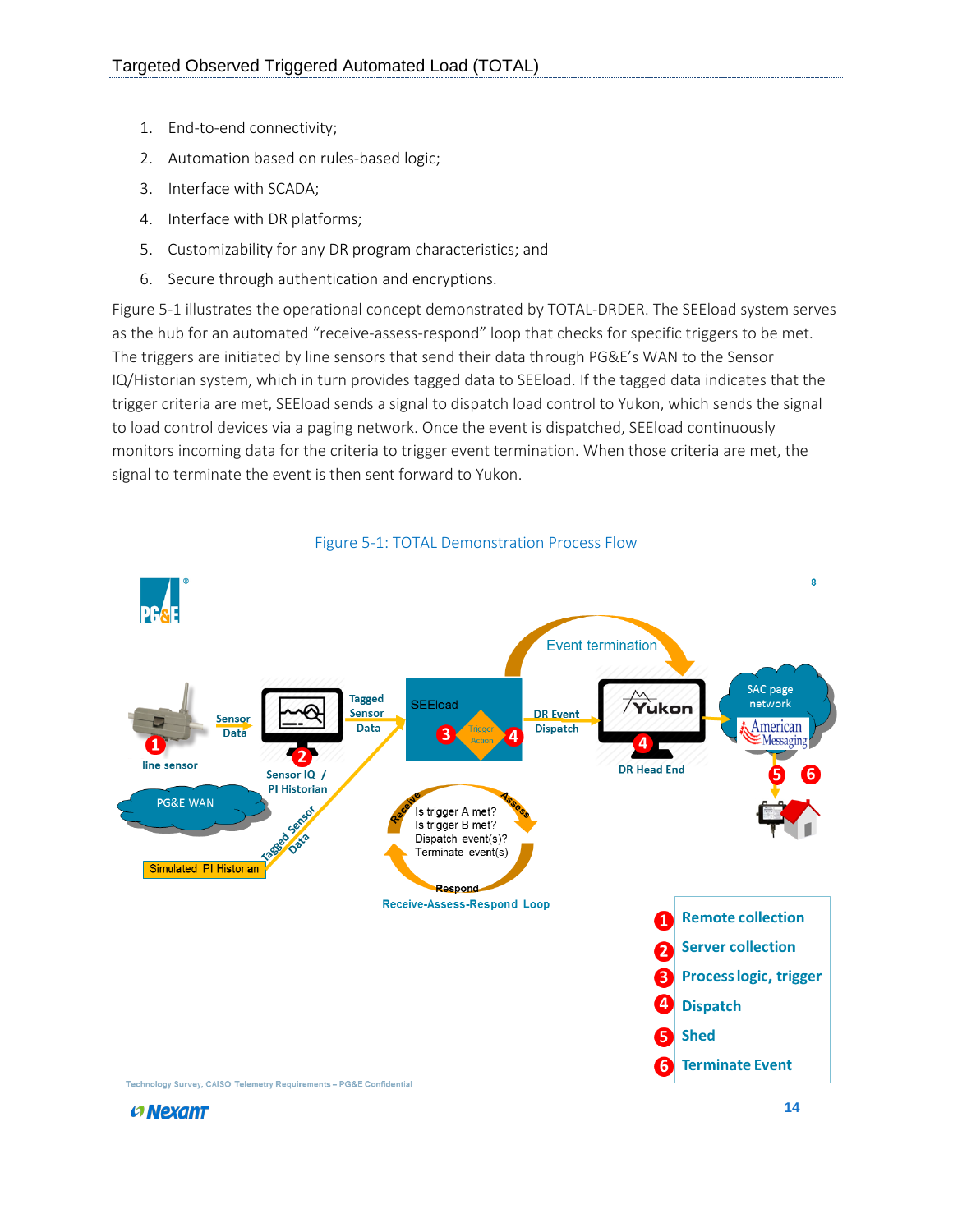The TOTAL-DRDER PoC specifically demonstrated a use case involving large transmission service level customers that provide more than 1 MW of demand response each via a DRAS system. Two scenarios were designed to represent transmission line overloads, transformer trips, transformer overloads, and substation overloads.

The first scenario represented a compounded transmission line overload: Beginning with an initial signal that the Taft-Chalk Cliff line went down, followed by a second signal that the Midsun-Midway line went down. As a result, a signal that the Midway-Taft substation is overloaded is received. Two separate automated responses to these conditions were tested, to shed 5 MW of DR resources if the substation was up to 5% overloaded and to shed 10 MW of DR resources if the substation was overloaded by more than 5%.

The second scenario also began with a signal that the Midsun-Midway line was going down, followed by a signal that the Midway transformer tripped. As a result, a further signal was sent that another transformer on Midway is overloading. In response to these conditions, 5 MW of DR resources are automatically shed if the transformer is up to 5% overloaded and 10 MW of DR resources are automatically shed.

#### *Key Learnings and Future Opportunities*

The TOTAL-DRDER PoC demonstrated, at laboratory scale, that existing equipment and architecture can be assembled and programmed to provide an automated end-to-end path for system sensors to detect conditions that represent a risk to the integrity PG&E's T&D systems, resulting in an automated dispatch of DR resources.

The line sensors that were used to simulate system conditions are already in use to monitor conductors in PG&E's distribution system. In the future, the sensors that are currently deployed could be used to detect conditions where conductors may become overloaded (e.g., due to a rerouting of load during a heat storm), resulting their degradation or in the lines tripping offline. For broad applicability of this functionality, the current limited network of distribution line sensors would need to be expanded.

The concept demonstrated by TOTAL-DRDER can also be directly extended to the protection of distribution transformers, where Rogowski coils can be used in the same fashion as the line sensors were used here. Extending the use of line sensors into the realm of transmission conductors, thereby opening the door to using this concept to protect the transmission system, would likely to require a longer path to adoption, as line sensors have yet to be integrated into the PG&E transmission system as standard equipment.

The SAC program offers a wide network of CAC units that could potentially be harnessed for this kind of application of automated, localized dispatch of DR resources. However, many use cases, that is, system conditions that could trigger such a dispatch, will require fast response. The current SAC communications system relies on the public paging network which can result in some latency in response to the signal to shed. The SAC program may eventually fully migrate to a more advanced two-way communications backbone, which would reduce communications latency, but its full deployment throughout the SAC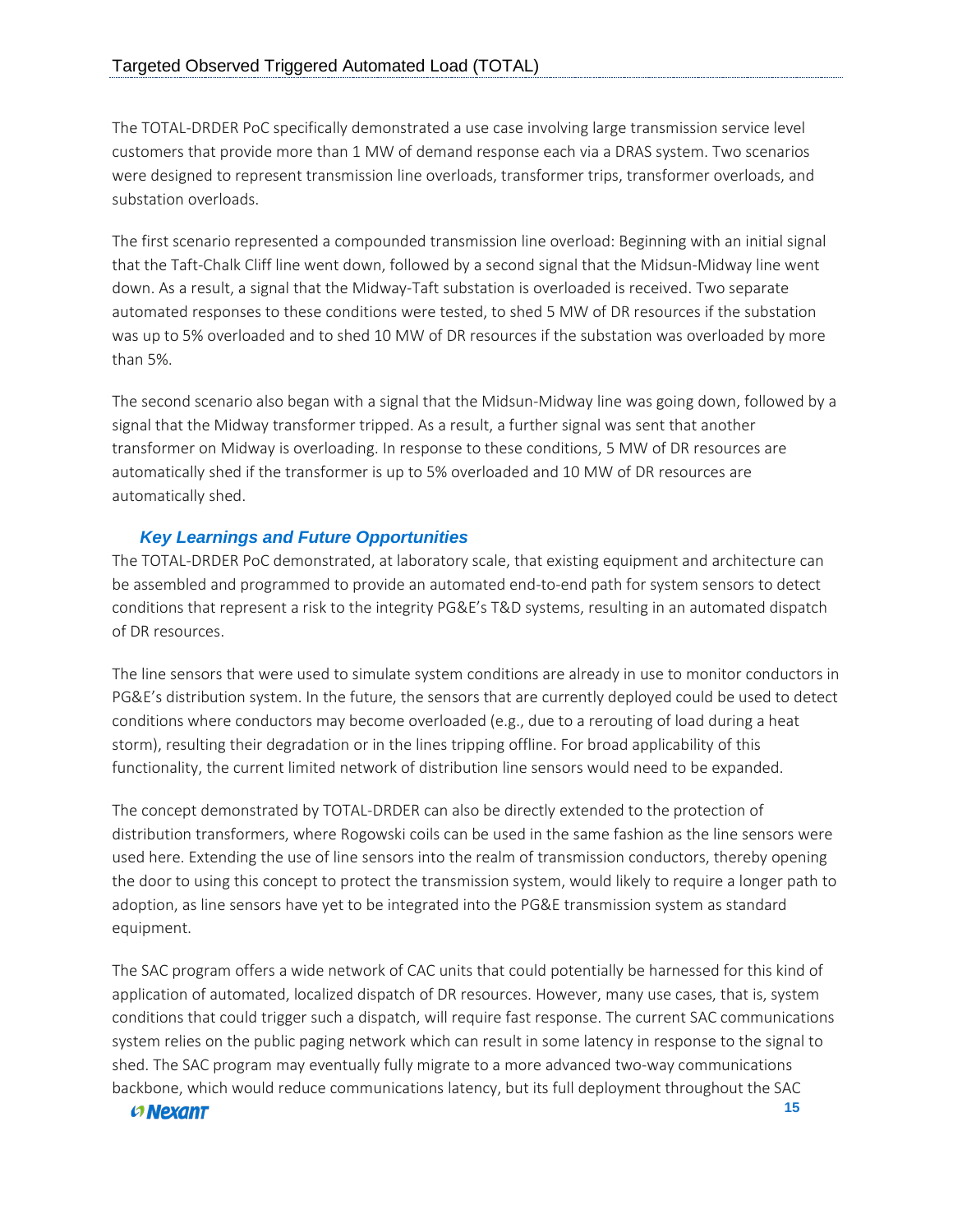system is an investment that PG&E or future third-party direct load control providers still need to evaluate.

While line sensors are not yet integrated as standard equipment on the PG&E transmission system, automating a Special Protection Scheme (SPS) for a single transmission customer is probably the most accessible use case for the TOTAL-DRDER concept, requiring a smaller network of sensors and few, or even single, customer agreements that lay out terms for automated load shed. Automating SPS protocol on the distribution system would be more complicated in that those schemes currently involve a greater number of checks and balances when they are implemented, due to the larger number of customers affected.

Additionally, PG&E's Distributed Energy Resource Management System (DERMS) program is interested in incorporating the functionality demonstrated by TOTAL-DRDER to facilitate emergency DER dispatch, to add value to the system that is currently being designed to provide economic dispatch of DERs.

## <span id="page-15-0"></span>**6 Framework to Integrate DER Impacts into Distribution Load Growth Projection Tools**

### *Project Description and Objectives*

Distribution planning engineers need data about existing load management resources and how they map to electrical distribution circuits in order to integrate load management into planning. Information on historical load management events is also needed so that it can be added back to historical load data to fully understand load growth patterns. Additionally, distribution planning engineers need to be able to model the addition of demand response (DR) resources at specific locations to determine whether the resource can help defer the need for infrastructure investments.

#### *Project Implementation and Results*

PG&E distribution planning utilizes LoadSEER (Spatial Electric Expansion and Risk), a spatial load forecasting software tool designed specifically for T&D planners to estimate load growth and project the impact of resources on the need for infrastructure upgrades. The objective of LoadSEER is to statistically represent the geographic and economic factors, distributed resources, and weather diversity across a utility's service territory. Then, it can use that information to forecast circuit and bank level peak loads, sub-sections of the circuit, acre-level changes, and impacts from various scenarios over the planning horizon. [Figure 6-1i](#page-16-1)llustrates a screenshot of an example output from the LoadSEER dashboard.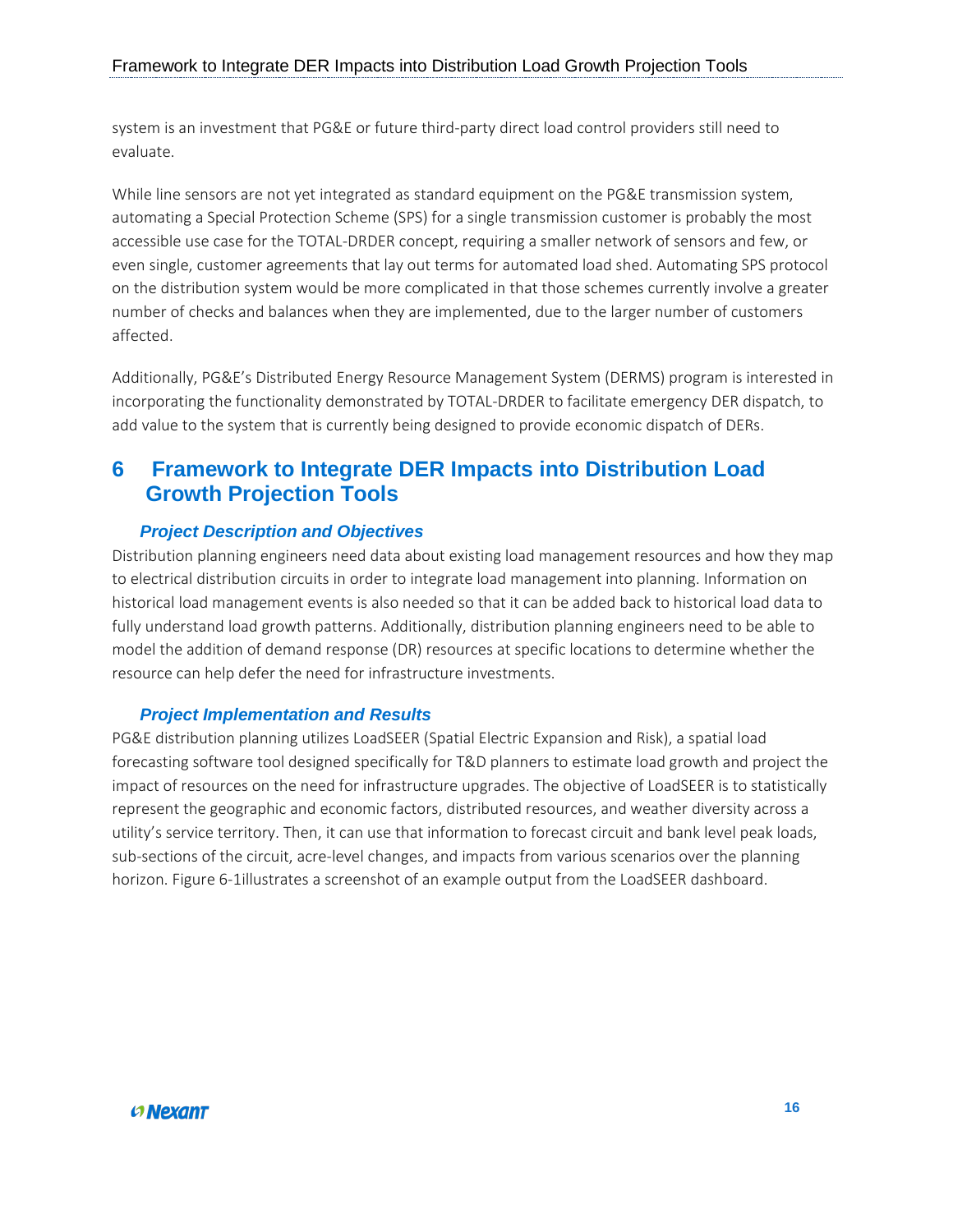<span id="page-16-1"></span>

To ensure that both energy efficiency (EE) and DR resources are incorporated into T&D planning processes, EE and DR load shapes were incorporated into LoadSEER. This incorporation accomplished two outcomes:

- 1. Planners gained visibility into existing resources on circuit feeder and substation loads; and
- 2. Planners were able to assess the impact of EE and DR on the timing and need for distribution capacity upgrades at the substation bank or circuit feeder level.

#### *Key Learnings and Future Opportunities*

This early work funded by the DR T&D Pilot demonstrated that EE and DR resources can be integrated into planning at the local level. Not only did the project lead to better planning, but in some instances it materially impacted the planning assessments. This work was later taken up under EPIC 2.23 and expanded to include all distributed energy resources (EE, DR, distributed generation, energy storage, and electric vehicles.) in support of the mandates under AB317, PUC 769, and the DRP and IDER OIRs.

## <span id="page-16-0"></span>**7 Development of a Distributed Energy Resource (DER) Valuation Framework**

#### *Project Description and Objectives*

A key element of the integration of distributed energy resources (DER) into distribution system planning is estimating location-specific distribution marginal capacity costs. The CPUC, in D.14-11-042, identified the lack of a consistent methodology to estimate location-specific distribution marginal capacity costs for specific DERs as barrier to integration of resources into system planning.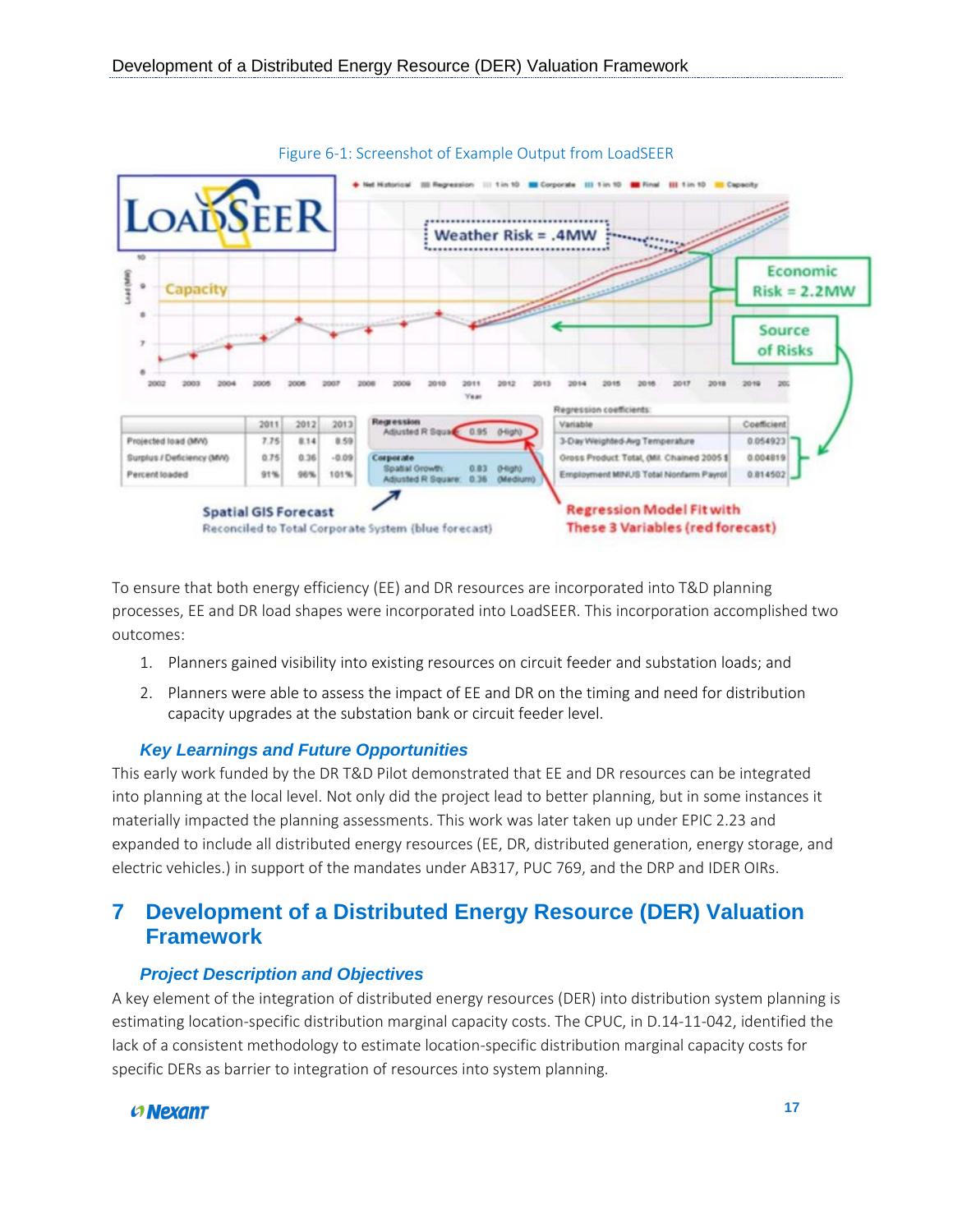The DR T&D Pilot funded two studies to address the gap in locational valuation – a white paper on Locational Distribution Avoided Costs, produced by Energy and Environmental Economics (E3), followed by the development of a Locational Distribution Avoided Costs Framework. The two core concepts underlying these studies are the Present Worth method, used to quantify the value of deferral of capacity upgrades and the determination of a dependable capacity contribution, which is analogous to effective load carrying capacity (ELCC) at the distribution level.

#### *Project Implementation and Results*

[Figure 7-1](#page-17-0) illustrates the effect of reducing local coincident peaks on the timing and magnitude of distribution investments. By reducing the coincident demand, the unused capacity can accommodate additional load growth that eventually occurs over time, which helps avoid or defer investments required to meet load growth. The present worth method compares the net present value of investment with and without deferral of the capacity upgrade due to demand reductions.

<span id="page-17-0"></span>

Figure 7-1: Reducing Coincident Peaks and Deferring Distribution Investments

The second core issue is how operation limitations and dispatch practices influence the dependable capacity contribution of resources and, by connection, their value. If DR resources are not designed to shave peaks, but instead are delivered all at once, they may shift peak to a different period[. Figure 7-2](#page-18-2) illustrates this concept. Rather than scheduling DR reduction in a precise manner so that the needed reduction are delivered for each hour, DR participants are often dispatched all at once when system load is expected to be particularly high. When dispatched in this manner, demand response resources produce sizeable reductions but those reductions do not translate to comparable reductions in the peak load because a new peak is created. The value of DR can be improved by using more precise dispatch that shaves the load duration curve. This can be accomplished through staggering start times and event duration within existing program rules, so the largest reductions are delivered when they are needed most and the right amount of reductions is delivered for periods when fewer resources are needed. The framework rates resources based on their dependable capacity contribution, factoring in limitations of the resource.

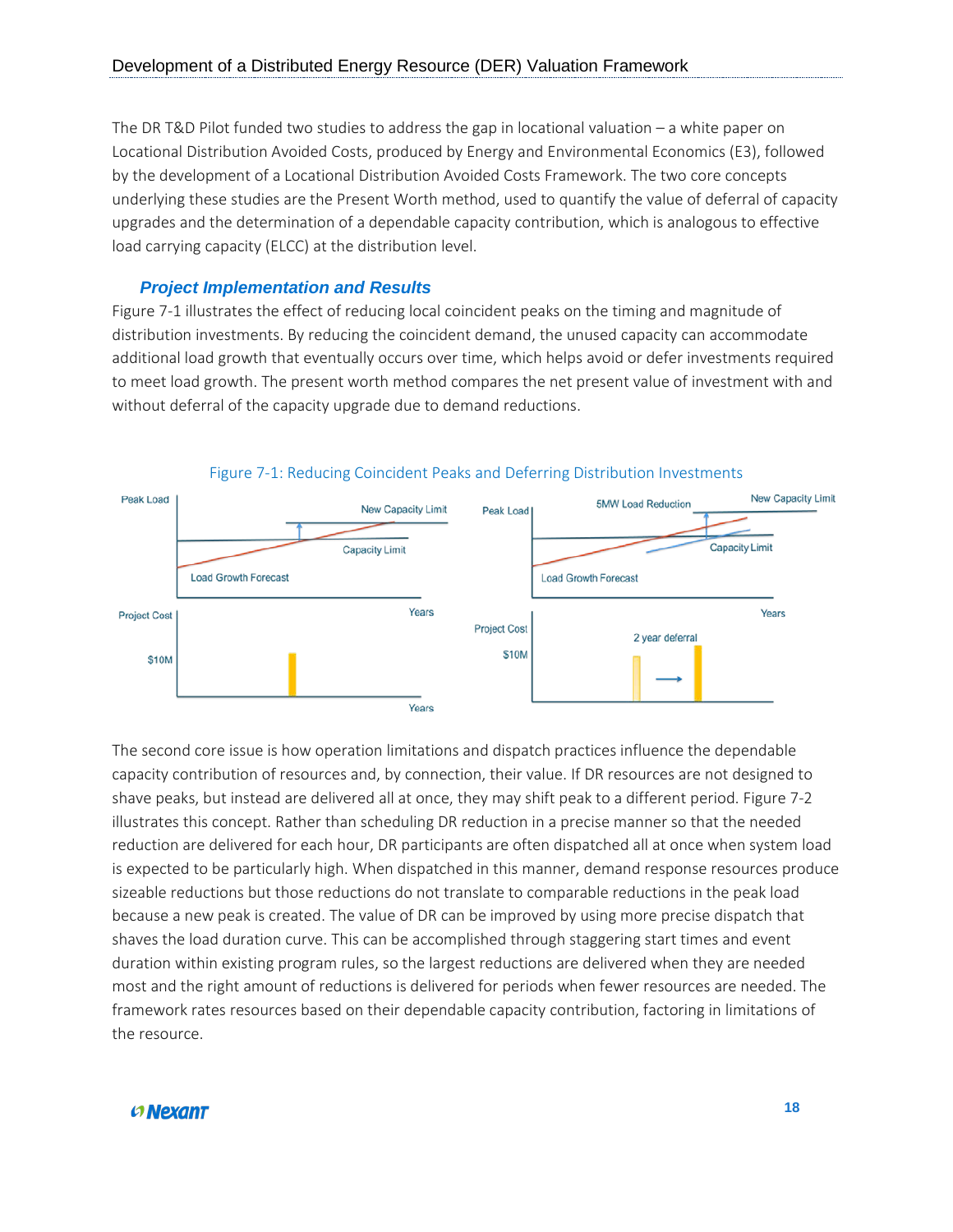<span id="page-18-2"></span>

Figure 7-2: Illustration of DR Load Reduction MW vs. DR Nameplate MW

This early work completed by E3 under the DR T&D Pilot was later taken up and expanded upon under the DRP OIR Locational Net Benefit Analysis (LNBA) Working Group resulting in the creation of a publicly-available tool that will be used to estimate indicative locational benefits of DER deployments.<sup>[10](#page-18-3)</sup> The updated DR Cost-effectiveness Protocols that were approved by CPUC Resolution E-4788 look to the results of the DRP LNBA estimates to inform future localized avoided costs estimates for DR resources:

"It is anticipated that the Distribution Resource Plan proceeding (R.14-08-013) will eventually adopt a locational net benefits methodology that can be used by the DR Cost-effectiveness Protocols to capture the value of avoided T&D costs for cost-effectiveness analysis." – Resolution E-4788, page 8.

#### *Key Learnings and Future Opportunities*

The combined effect of the work initiated by Integral Analytics and E3 under the DR T&D Pilot, and later carried to fruition under EPIC 2.23 and the DRP LNBA Working Group, allow PG&E to identify local areas where DR resources (or DERs more generally) are helping to defer traditional capacity build-outs. In turn, this is used to estimate an indicative value of those traditional project deferrals that can inform DR program cost effectiveness.

## <span id="page-18-0"></span>**8 Targeted SmartAC Marketing**

### <span id="page-18-1"></span>**8.1 2015 Direct Mail and Telemarketing Campaign**

#### *Project Description and Objectives*

A marketing effort was undertaken in early summer 2015. It was designed to meet two goals: 1) increase PG&E's SmartAC™ (SAC) program enrollment among customers served by one of four substations,

<span id="page-18-3"></span>l <sup>10</sup> See http://drpwg.org/wp-content/uploads/2016/07/R1408013-et-al-SCE-LNBA-Working-Group-Final-Report.pdf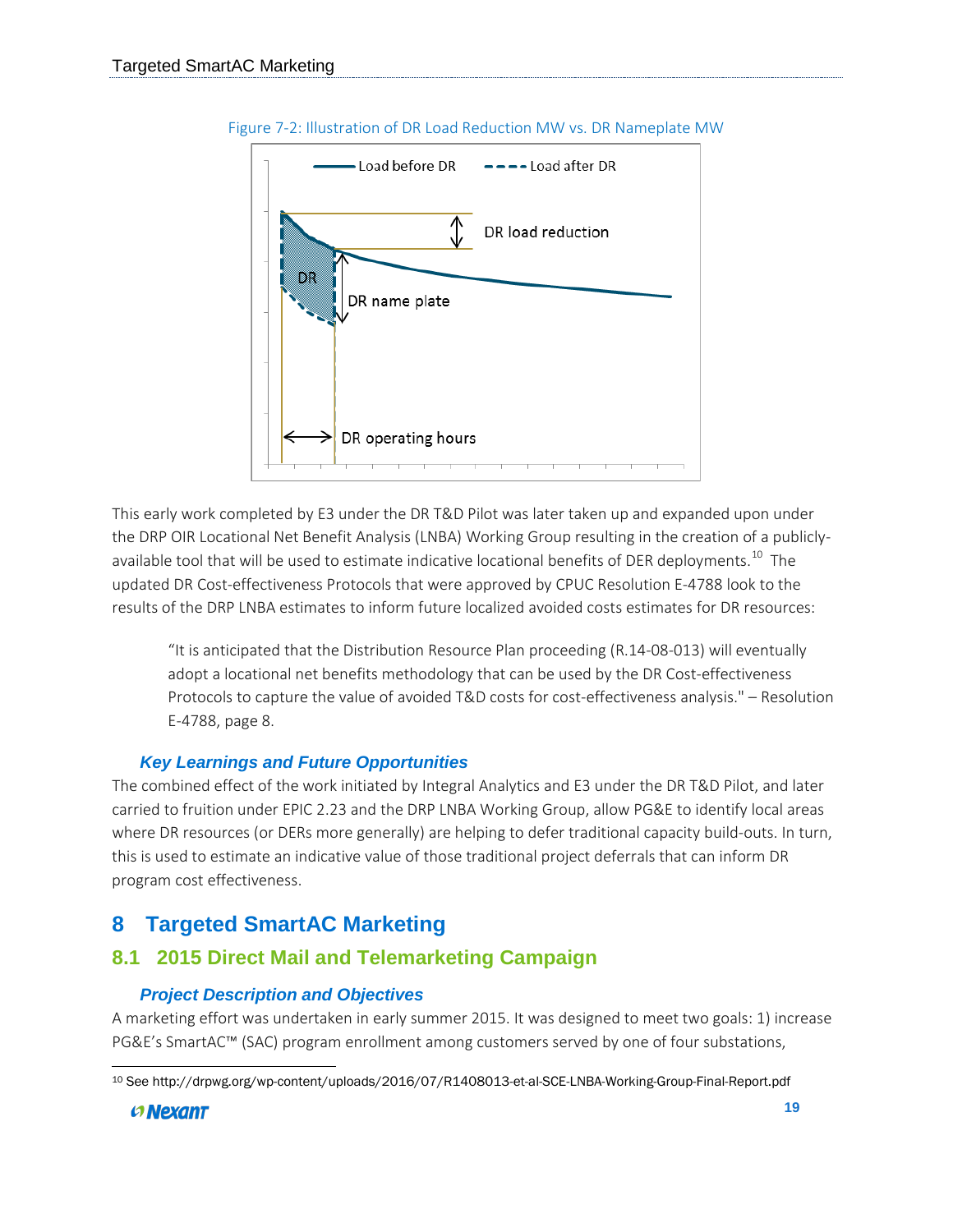specifically targeted for peak load management during the summer of 2015, and 2) gain learnings on how the program offer could be modified to enhance program impact in those constrained areas.

#### *Project Implementation and Results*

The 2015 SAC targeted marketing campaign was conducted in the spirit of a similar 2014 initiative. In 2014, PG&E experimented with offering customers either an enhanced one-time program participation incentive of \$100 or the standard offer of \$50. In both cases, once customers were enrolled and program equipment was installed on their central air conditioning (CAC) units, their CAC units would be subject a 50% cycling strategy during load control events. As common sense might dictate, the \$100 incentive offer was far more popular, and resulted in a significant uplift in response rates relative to the standard offer. The 2014 marketing effort utilized direct mail and telemarketing communications channels.

In June of 2015, PG&E initiated another targeted SAC marketing campaign, focused on customers served by the Bogue, Barton, Lammers, and Martell substations. Approximately 14,000 customers were reached through direct mail, with fairly even representation among all four substations (around 4,000 contacted customers each), except the Martell substation which had the fewest customers contacted (less than 2,000)[. Table 8-1](#page-19-0) presents the counts of customers reached through the direct mail campaign by substation in 2015.

| <b>Substation</b> | <b>Number of Customers Contacted by</b><br><b>Direct Mail</b> |
|-------------------|---------------------------------------------------------------|
| <b>Bogue</b>      | 3,712                                                         |
| <b>Barton</b>     | 4,668                                                         |
| <b>Lammers</b>    | 3,747                                                         |
| <b>Martell</b>    | 1,790                                                         |
| <b>Total</b>      | 13,917                                                        |

#### <span id="page-19-0"></span>Table 8-1: 2015 SAC Targeted Marketing – Number of Customers Contacted by Direct Mail

Customers on the direct mail contact list were screened using an enhanced targeting model that combined both propensity to enroll in SAC and load drop capacity. This enhanced targeting model was an improvement over the model used in the 2014 effort that only took into account the estimated propensity of a customer to enroll. The 2015 direct mail campaign consisted of a bilingual (English and Spanish language) package that included an introduction letter, an enrollment form, and a frequently asked questions booklet. The introductory letter highlighted grid reliability and helping the community as benefits of enrolling in the program. It also highlighted that the equipment installation is free and does not require an appointment. The program's one-time \$100 enrollment incentive called out prominently. [Figure 8-1](#page-20-0) shows the English-language cover of the frequently asked questions booklet that was included in the mailing.

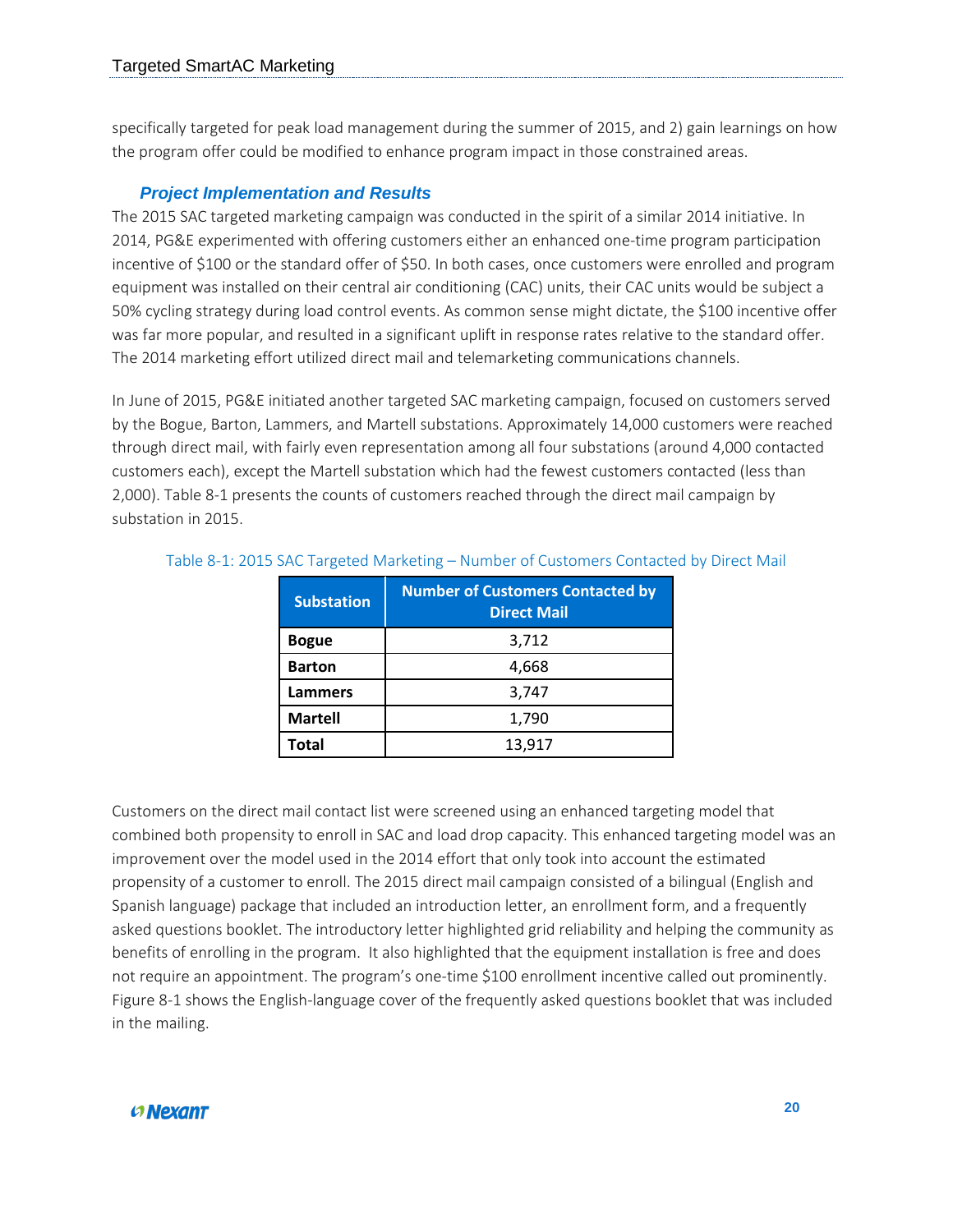<span id="page-20-0"></span>Figure 8-1: 2015 SAC Targeted Marketing – Direct Mail Frequently Asked Questions Booklet



The direct mail campaign was followed by a telemarketing campaign that reached 10,303 customers in the weeks directly after the June mailing . Like the 2014 SAC marketing drive, both the 2015 direct mail and the telemarketing efforts were conducted in an experimental manner. Two offers were developed, both utilizing the \$100 incentive that proved the most effective in 2014: One offer was for SAC participation with 100% CAC cycling when load control events are launched and another offer was for participation with the standard 50% CAC cycling during events. Here, the objective was to test whether the stronger \$100 incentive would be enough to entice customers to accept the more impactful 100% cycling strategy. The experiment, however, demonstrated that the offering 100% cycling over 50% cycling produces a strong headwind against enrollment. The 50% cycling offer produced 38% more enrollments than the 100% cycling offer.

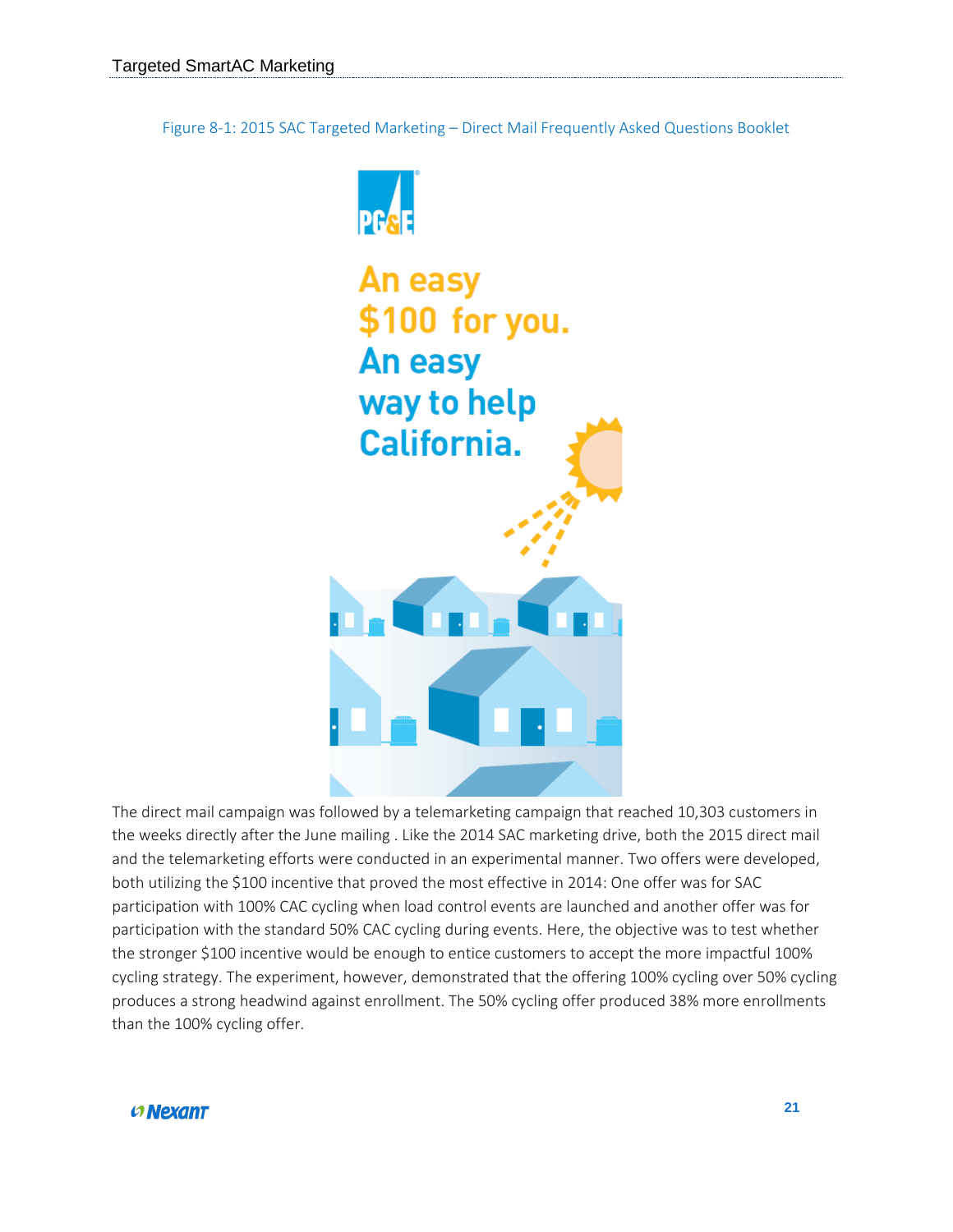The overall response rates, across all four substations, for the direct mail campaign was 0.7%. The telemarketing response rate was 2.2%. These response rates translate into a cost per acquisition (CPA) of \$498 for the direct mail and \$405 for telemarketing. It is important to note that these relatively low response rates (and consequently high CPAs) reflect that the 100% cycling strategy that was tested in the campaign proved unpopular. The CPAs cited here are exclusive of the one-time participation incentives.

#### *Key Learnings and Future Opportunities*

Leveraging the knowledge and customer relations of marketing and phone-based teams provides unique "boots-on-the-ground" information for developing and implementing targeted marketing campaigns. The key learning from the 2015 SAC targeted marketing activities was that deeper program participation should not be expected to be achieved by upping the CAC cycling strategy to 100%. At least with the \$100 incentive, and in this region of PG&E's service territory, the more aggressive cycling strategy made for an unpopular program offering.

#### <span id="page-21-0"></span>**8.2 2016 Direct Mail and Door-to-door Marketing Campaign**

#### *Project Description and Objectives*

The (SAC) program piloted a door-to-door (D2D) marketing approach in August 2016, providing an opportunity to study whether D2D marketing is an effective method for achieving deep enrollment penetration for demand response programs, and if so, how to improve future D2D campaigns. This marketing aimed to significantly increase program participation in a geographically targeted manner to boost SAC's ability to address peaking conditions local to those areas. Following the pilot, a study was conducted to examine the effectiveness of the campaign across the four PG&E substations that were included in the pilot. The study identifies the key drivers of the campaign's outcomes, assesses opportunities to improve future customer targeting and D2D marketing efforts, and quantifies the cost of recruitment through door-to-door marketing.

#### *Project Implementation and Results*

Prior to the D2D campaign in August, a supporting direct mail marketing campaign was launched in May 2016, continuing through July 2016. The campaign began with a bilingual (Spanish and English) marketing package that included an introductory letter, a frequently asked questions booklet, and a program application form. Unlike the 2014 and 2015 SAC marketing pushes, there was no telemarketing component in 2016. The letter and informative material used messaging that emphasized helping the community and contributing to the maintenance of a resilient power grid. Additionally, the material promoted SAC participation as a means to help manage electric bills, and noted that statewide electric rates are beginning to change. Energy efficiency programs were cross-promoted in the letter in the context of evolving electric rates as well. Finally, the introductory letter highlighted that enrolling in SAC would not require an appointment and that equipment installation is free. The direct mail campaign was directed only at customers from the four substations that were targeted for increased SAC enrollment in 2016. The mailing lists were once again generated using a targeting model that combined an estimate of propensity to enroll with capacity to drop load.

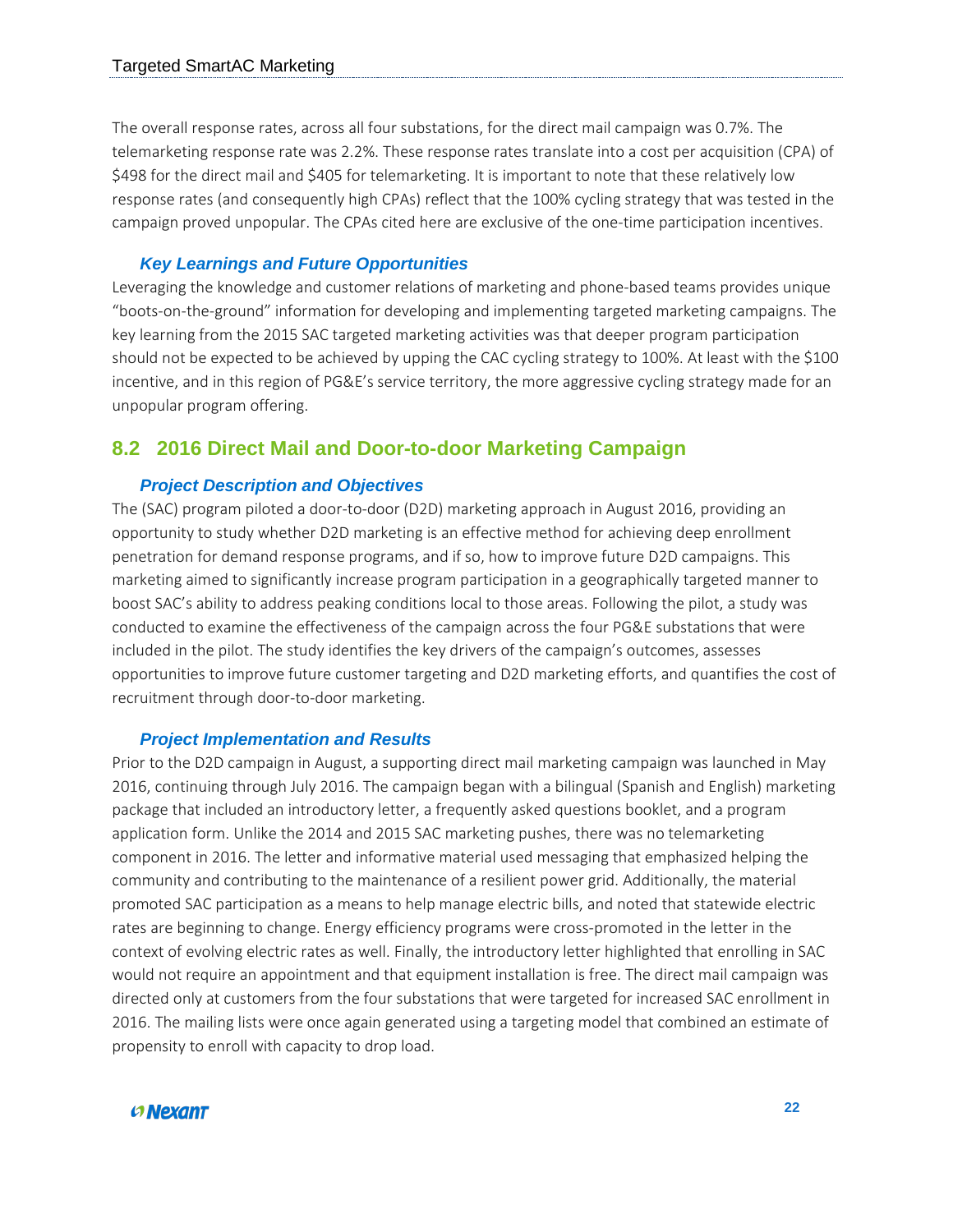The incentivization strategy for the 2016 D2D marketing effort in took its cues from the 2014 and 2015 SAC marketing experiments and offered \$100, in contrast to the standard program offer of \$50 and only offered the 50% CAC cycling option. The mail campaign was directed at approximately 14,000 customers: about 10,300 Sycamore and Notre Dame substation customers, 3,100 Rincon substation customers, and 600 Linden substation customers.

The introductory package was followed up with a postcard mailing that continued promoting the theme of participating in the program in the spirit of helping the community and reminding customers of the \$100 enrollment incentive. The postcards further informed customers that a SAC installation contractor would be in the neighborhood soon, to provide free "same day enrollment and installation." Both English and Spanish versions of the postcards were mailed. [Figure 8-2](#page-22-0) presents an image used in the English language follow-up postcard.



<span id="page-22-0"></span>Figure 8-2: 2016 SAC Targeted Marketing – English Language Follow-up Postcard Image

[Table 8-2](#page-23-0) summarizes the response rates for the 2016 direct mail marketing campaigns. The campaigns were most effective with customers served by the Notre Dame and Sycamore substations, with all three of the mail pieces there garnering more than a 4% response rate in those locations. The introductory package was not successful on its own with customers on the Rincon and Linden substations, however it may have paved the way for the more successful follow-up postcards. The English language postcard resulted in a 3.2% response rate at Sycamore and the English and Spanish postcards generated 3.7% and 4.2% response rates, respectively, at Linden.

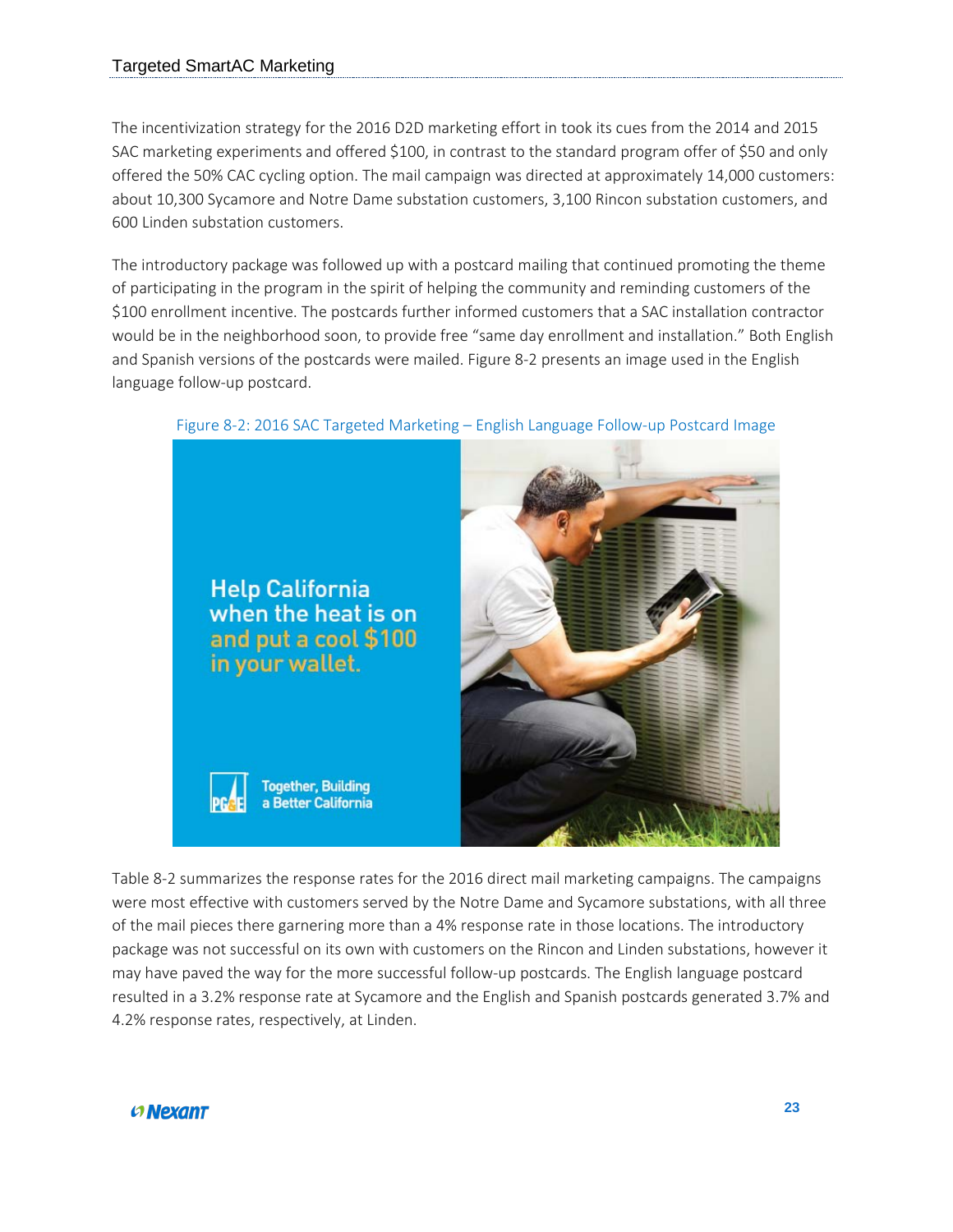<span id="page-23-0"></span>

| <b>Substation</b> | <b>Introductory Package</b><br>(Bilingual) Response Rate | <b>Postcard (English</b><br><b>Response Rate</b> | <b>Postcard</b><br>(Spanish)<br><b>Response Rate</b> |  |
|-------------------|----------------------------------------------------------|--------------------------------------------------|------------------------------------------------------|--|
| <b>Notre Dame</b> | 4.4%                                                     | 4.7%                                             | 5.4%                                                 |  |
| <b>Sycamore</b>   |                                                          |                                                  |                                                      |  |
| <b>Rincon</b>     | 1.0%                                                     | 3.2%                                             | 1.4%                                                 |  |
| Linden            | 1.0%                                                     | 3.7%                                             | 4.2%                                                 |  |

The CPA for the direct mail campaign was \$101. This CPA represents the fact that the SAC program offers promoted by the 2016 campaign were a composite of the best of the offers that were tested in 2014 and 2015: namely, the higher \$100 incentive and the less aggressive 50% CAC cycling option. Note that this CPA is exclusive of the \$100 per customer participation incentive.

With respect to the D2D marketing effort that followed the direct mail campaign in August 2016, detailed outcomes of the D2D marketing effort is provided in [Table 8-3](#page-23-1) for each of the substations targeted by the campaign. Across the four substations, approximately 33% of the homes approached had customers who answered the door, and of those customers, approximately 22% signed up for the program, yielding an overall signup rate of 7.3%.

<span id="page-23-1"></span>

| <b>Substation</b>    | D <sub>2D</sub><br><b>Representative</b><br><b>Door Knocks</b> | D <sub>2D</sub><br><b>Representative</b><br><b>Homes</b><br><b>Approached</b> | D <sub>2D</sub><br><b>Representative</b><br><b>Customer</b><br><b>Contacts</b> | D <sub>2D</sub><br>Representative<br><b>Signups</b> | <b>Completed</b><br><b>Work</b><br><b>Orders</b> |
|----------------------|----------------------------------------------------------------|-------------------------------------------------------------------------------|--------------------------------------------------------------------------------|-----------------------------------------------------|--------------------------------------------------|
| <b>Notre Dame</b>    |                                                                |                                                                               |                                                                                | 294                                                 | 235                                              |
| <b>Sycamore</b>      | 16,126                                                         | 12,577                                                                        | 4,251                                                                          | 738                                                 | 562                                              |
| Rincon               | 3,487                                                          | 2,474                                                                         | 848                                                                            | 90                                                  | 48                                               |
| Linden               | 845                                                            | 845                                                                           | 121                                                                            | 33                                                  | 22                                               |
| <b>Total Counts:</b> | 20,458                                                         | 15,896                                                                        | 5,220                                                                          | 1,155                                               | 867                                              |

#### Table 8-3: Detailed Door-to-Door Marketing Campaign Results

The marketing campaign resulted in an uplift in program penetration for substation areas where significant potential for additional enrollment existed. [Table 8-4](#page-24-0) summarizes the impact of the marketing campaign in terms of net change in program participation. For the Notre Dame and Sycamore substations, program participation as a percentage of eligible customers was boosted significantly. In the Rincon substation, central air conditioning (CAC) saturation is quite low, and a very high percentage of eligible customers were already enrolled in the program. The Linden substation is much smaller than the other areas, and program participation did not change significantly.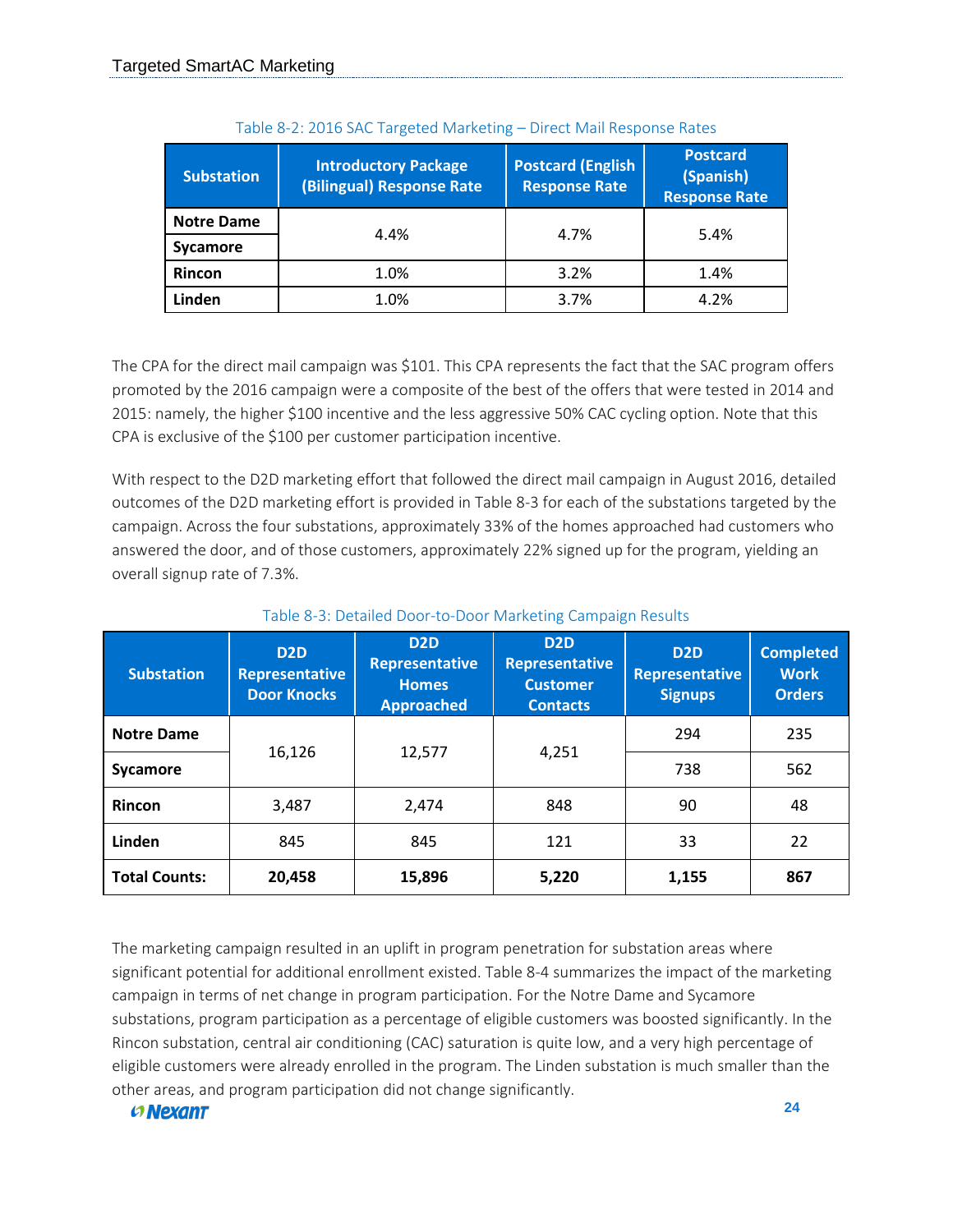<span id="page-24-0"></span>

|                   |                           |                                |                                                                           |                                   | <b>Pre-D2D Enrollment</b> |            | <b>Post-D2D Enrollment</b>                                    |            |
|-------------------|---------------------------|--------------------------------|---------------------------------------------------------------------------|-----------------------------------|---------------------------|------------|---------------------------------------------------------------|------------|
| <b>Substation</b> | <b>2012 Local</b><br>(MW) | Total # of<br><b>Customers</b> | Share of<br>Peak Load   Residential   Customers w/  <br><b>Central AC</b> | # of Eligible<br><b>Customers</b> | # of SAC                  | <b>SAC</b> | # of SAC<br>Participants Penetration Participants Penetration | <b>SAC</b> |
| <b>Notre Dame</b> | 21.3                      | 5,683                          | 57%                                                                       | 3.228                             | 269                       | 8%         | 439                                                           | 14%        |
| Sycamore          | 57.2                      | 18,535                         | 57%                                                                       | 10,528                            | 802                       | 8%         | 1,276                                                         | 12%        |
| <b>Rincon</b>     | 20.1                      | 12,688                         | 12%                                                                       | 1.523                             | 595                       | 39%        | 620                                                           | 41%        |
| Linden            | 5.9                       | 1,614                          | 67%                                                                       | 1,077                             | 79                        | 7%         | 80                                                            | 7%         |

Interviews with the D2D pilot's project team revealed insights into ways a D2D campaign for SAC could be improved in the future: while the customer list used for the D2D site visits was generated using an estimate of likely CAC load drop, factors such as building vintage and weather sensitivity of electric loads were not incorporated, which might have indicated the likelihood of actual CAC ownership, was not used in generating the list of customers to visit. Additionally, despite being categorized as medium and high value customers via meter data, visits and re-visits to customer homes were not prioritized based on their value designation.

An analysis of the cost effectiveness of the door-to-door marketing campaign found that recruitment costs were quite high (>\$400/kW of load reduction capacity, or \$205 per acquisition), meaning that while it is possible to significantly improve program penetration through D2D marketing, it does come at a significant price. This price may, however, still pale in comparison to the cost per kW of deferring infrastructure expansion. While there may be opportunities to reduce the marginal recruitment cost of this marketing method through refining the targeting model and more aggressive recruiting methods for higher value customers, careful consideration should be made to understand whether the potential benefits of high program penetration are warranted.

#### *Key Learnings and Future Opportunities*

The pilot yielded a number of key learnings pertaining to the successful use of the D2D marketing channel to provide deeper program penetration in a targeted manner:

- Door-to-door marketing yielded a 33% customer contact rate and 22% customer sign-up rate (as a percent of customers successfully contacted), yielding an overall sign-up rate of 7.3% of targeted customers. This indicates that minimal and efficient touchpoints, beginning with a contact through normal communications channels (here, direct mail) and then allowing direct installers to follow up can result in substantially higher program take-up rates.
- **Door-to-door marketing is quite expensive and resulted in an extremely high capacity cost for the** Smart AC program (>\$400/kW) based on the experience from this pilot.
- Despite filtering customers for potential load drop, there were still a significant number of customers included in the marketing campaign who did not have compatible CAC units. Even with canvassers screening for CAC ownership during in-person visits, 5.6% of the customers who initially signed up for the program through the D2D marketing effort did not actually have compatible CAC units upon technician inspection, making up 22.9% of the cancellations from the marketing campaign.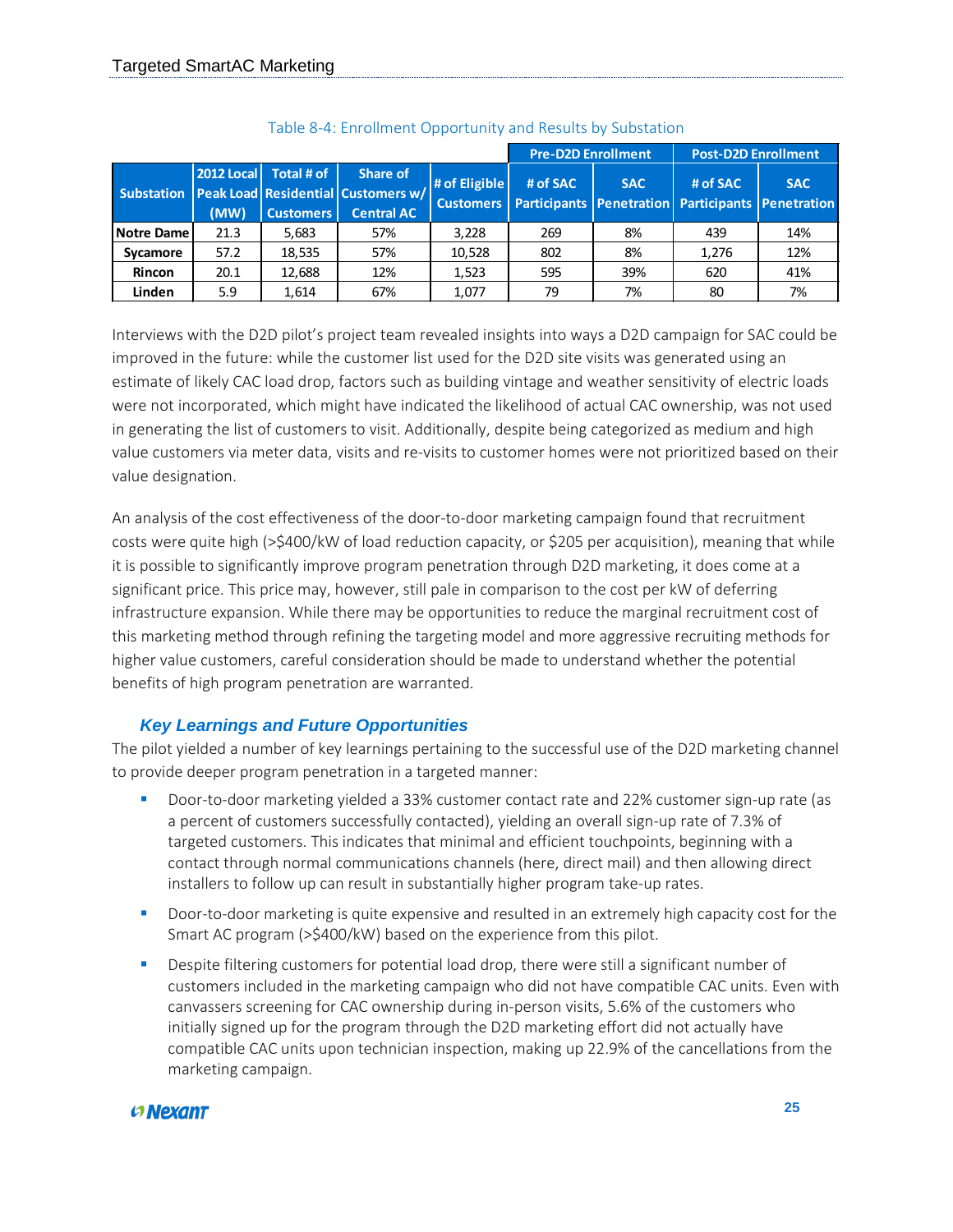Opportunities for improvement include the following:

- The customer generation list should take into consideration factors that include the likelihood of CAC ownership in addition to likely load drop;
- **The customer list should be prioritized based on customer value designation; and**
- Canvassers should maintain customer-level information during door-to-door visits to allow for granular understanding of which customers answered, reasons for non-participation, etc.

## <span id="page-25-0"></span>**9 Residential Behavioral Demand Response**

#### *Project Description and Objectives*

Opower (now Oracle) implemented the Behavioral Demand Response (BDR) study, as part of PG&E's DR T&D Pilot. The study began in the summer of 2015 and continued through 2016. The BDR study targeted residential customers that are served by 31 specific substations within PG&E's system that have been identified as high priority areas for reducing peak loads. Unlike other DR programs, BDR does not offer any financial incentives for customers to reduce their usage, nor does it require the installation of technology at the customer's premise. Instead, it provides customers with pre- and post-event communications and social comparisons specifically aimed at reducing usage on event days. The fundamental concepts of BDR are very similar to those in PG&E's well-established Home Energy Report (HER) program; however, the key difference is that BDR is designed to target only a few hours on days when electricity demand is high.

The primary objective of the first year of the study was to assess the potential of a non-rate and nondevices type of DR program in the PG&E service territory. The objective of the second year of the study was to ascertain whether there were differences in performance (i.e., load reduction) between the 2015 and 2016 participant cohorts and whether customers behaved differently in year two than in year one. Both studies analyzed the impacts between the groups of customers receiving both home energy reports (HERs) and BDR treatments, customers receiving only the HER or BDR treatment, and customers receiving neither of the treatments.

#### *Project Implementation and Results*

The BDR study was implemented as a randomized control trial (RCT) within the structure of the existing HER program. The experimental design is summarized in [Table 9-1.](#page-26-0) More than 100,000 customers were a part of the experiment, where, overall 55,000 customers received the BDR treatment and 47,400 customers did not receive the BDR treatment and were used as a control group.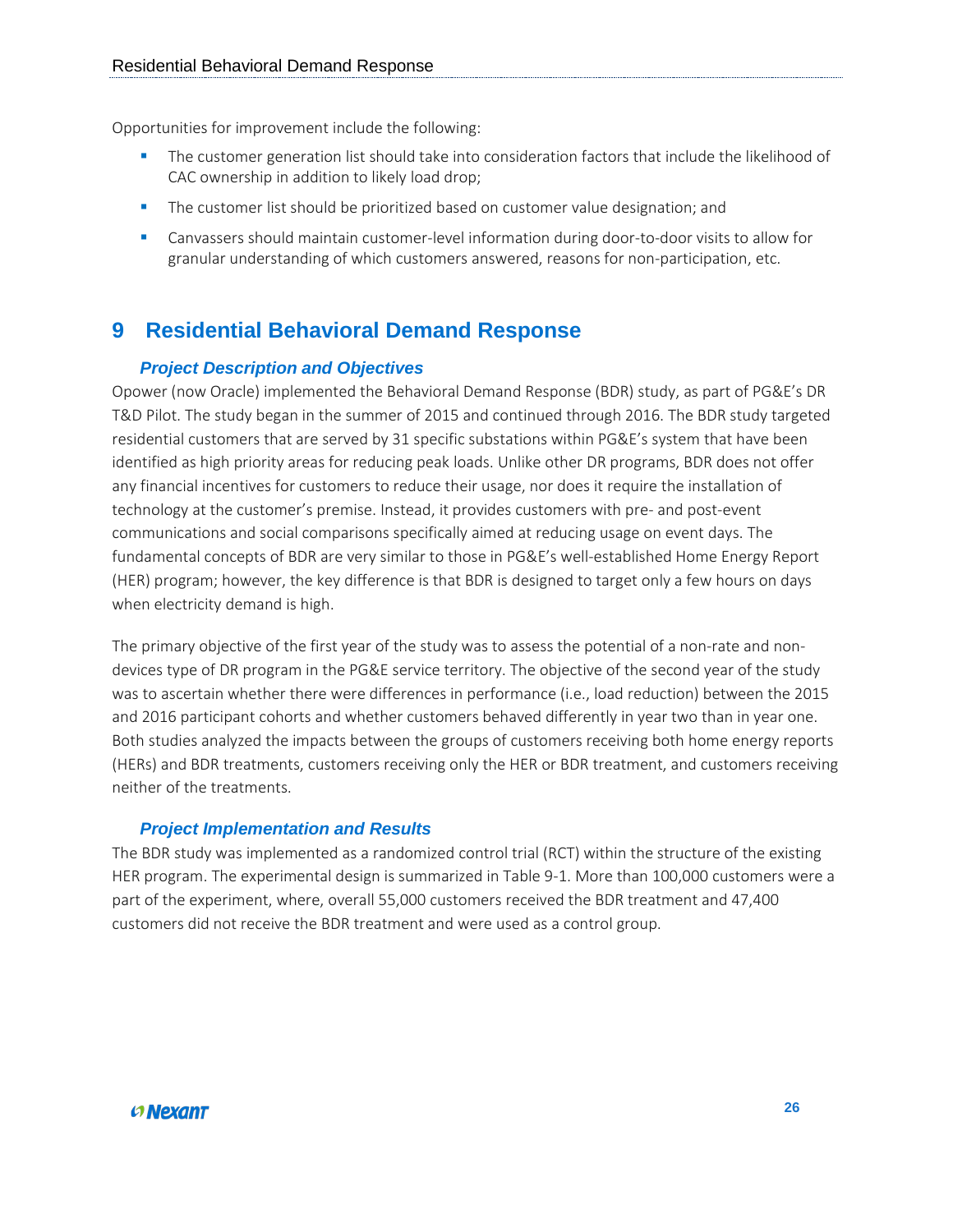<span id="page-26-0"></span>

| <b>Cohort</b> | <b>Assignment</b>    | <b>HER Recipients</b> | <b>HER Control Customers</b> | <b>Total</b> |
|---------------|----------------------|-----------------------|------------------------------|--------------|
|               | <b>BDR Treatment</b> | 30,200                | 9,800                        | 40,000       |
| 2015          | <b>BDR Control</b>   | 26,400                | 8,500                        | 34,900       |
|               | Total                | 56,600                | 18,300                       | 74,900       |
|               | <b>BDR Treatment</b> | 11,474                | 3,526                        | 15,000       |
| $2016^{11}$   | <b>BDR Control</b>   | 9,497                 | 3,003                        | 12,500       |
|               | Total                | 20,971                | 6,529                        | 27,500       |
|               | <b>BDR Treatment</b> | 41,674                | 13,326                       | 55,000       |
| Total         | <b>BDR Control</b>   | 35,897                | 11,503                       | 47,400       |
|               | <b>Total</b>         | 77,571                | 24,829                       | 102,400      |

#### Table 9-1: BDR Experimental Design

The design can be interpreted as facilitating two separate BDR experiments—one within a sample of HER recipients and the second within a sample of non-HER recipients, the control customers. This study design allows for BDR impacts to be estimated separately within each HER group and then compared to assess whether BDR impacts differ between HER recipients and control customers. Load impacts were estimated by using a regression model to calculate the difference in average peak period usage on event days between treatment and control customers.

The primary results from the study were the following:

- For persistent customers enrolled in every event for 2015 and 2016, the average event day (based on all 2015-2016 events) percent reduction was 2.1%;
- On the average 2016 event day (based on the three events), BDR produced a 2.1% (0.05 kW per customer) reduction in peak usage;
- On the average 2016 event day, the 2015 cohort generated a 2.3% (0.05 kW per customer) load reduction compared to the 2016 cohort's impact load reduction of 1.7% (0.04 kW per customer $)^{12}$ ;
- On the average 2016 event day, HER recipients generate smaller impacts than HER control customers, 1.7% (0.04 kW per customer) compared to 2.9% (0.07 kW per customer), respectively; and
- The largest statistically significant impacts in absolute and percentage terms 0.11 kW per customer and 3.8%, respectively, were observed in Stockton $^{13}$ .

<span id="page-26-1"></span> $\overline{\phantom{a}}$ <sup>11</sup> The 2016 cohort was not sampled separately from within HER recipients and HER control customers, but rather from the entire HER-eligible population.

<span id="page-26-2"></span><sup>12</sup> The difference in load impacts by cohort is not statistically significant at the 95% confidence level.

<span id="page-26-3"></span><sup>13</sup> Four out of eleven divisions analyzed had statistically significant load impacts.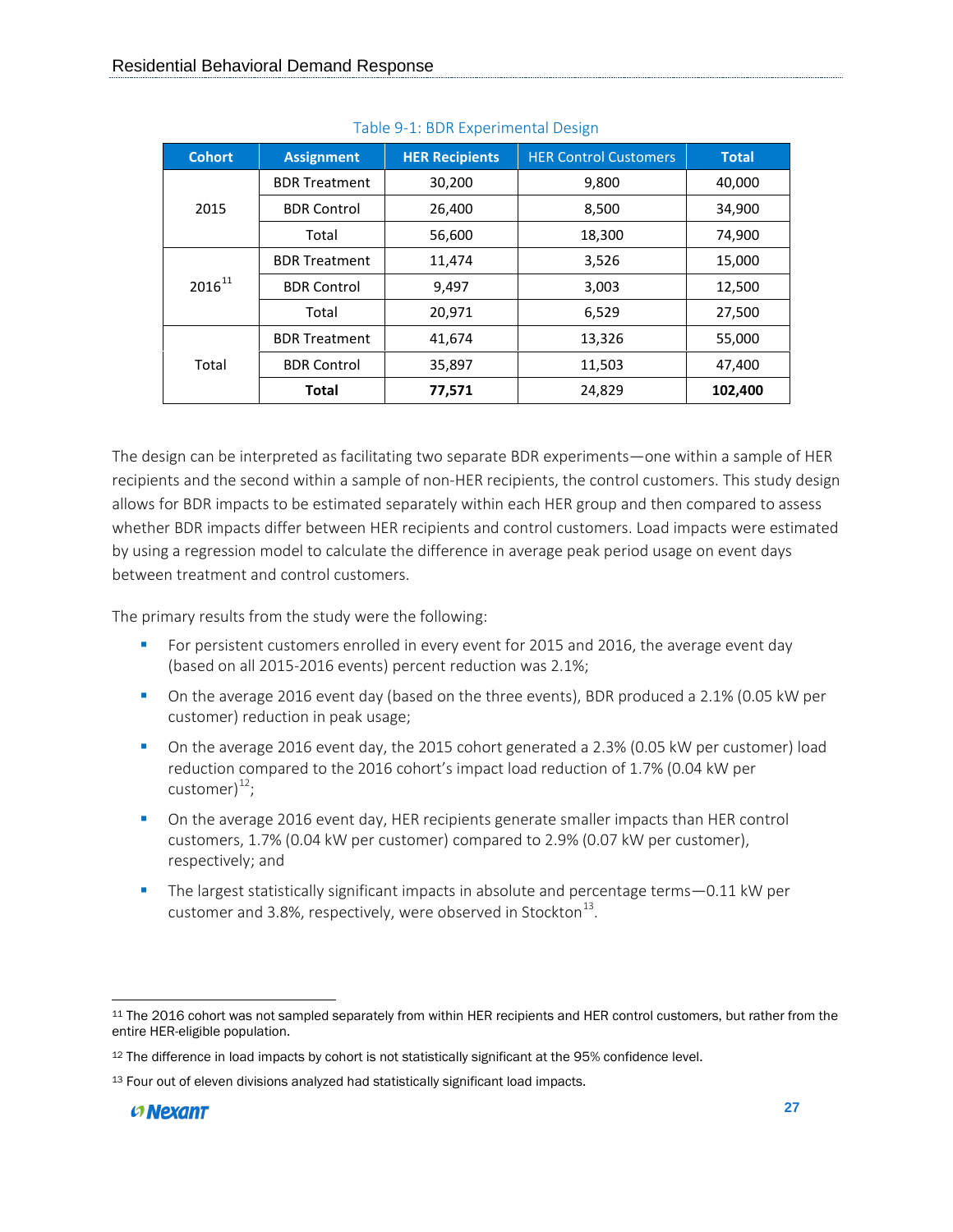#### *Key Learnings and Future Opportunities*

The load impacts in 2016 were similar to those in 2015 for the group of persistent customers enrolled in every 2015 and 2016 event; however, it is important to note that temperatures were lower for the 2016 events relative to 2015 events. Additionally, high air conditioning usage customers were found to deliver higher impacts, though low air conditioning users tended to reduce a larger percentage of their base load. While load impacts segmented by high/low air conditioning usage are not statistically significant, there are opportunities for further study and potential for targeting high air conditioning users in future BDR implementations.

An analysis of 2015 and 2016 non-event days showed that impacts on non-event days immediately following event days tended to be larger than the average non-event day. This suggests some amount of spillover for load reduction actions that customers implemented during, or immediately before, event days. Additionally, spillover effects were not found to be limited to days immediately following event days—some modest energy savings were observed several weeks after the previous event. If demand reductions from an event day persist into the following days, future BDR programs could consider avoiding consecutive event days, especially given the trend of lower impacts on the second day.

Finally, the current study was confined to 31 substations where PG&E was attempting to limit load growth, so it is unknown whether load reductions in other areas would be comparable to what was observed in the study. Additional testing could be performed to include samples of customers outside the currently targeted substations to study the persistence of BDR impacts for HER recipients in other locations and under repeated exposure.

## <span id="page-27-0"></span>**10 Bring-your-own-thermostat (BYOT)**

#### *Project Description and Objectives*

The bring your own thermostat (BYOT) pilot was part of PG&E's DR T&D Pilot and co-funded through the Emerging Technologies (DRET) program. PG&E partnered with three technology vendors<sup>[14](#page-27-1)</sup> to recruit pilot participants within eight PG&E substation areas determined to have local capacity constraints in the overall SmartAC™ (SAC) program area. PG&E successfully implemented the pilot and called four, fourhour long events in September 2016.

The pilot's primary objective was to determine the viability of leveraging already installed smart thermostat technologies as a DR resource that could be ramped up in a relatively short amount of time to provide load relief on capacity-constrained areas on the grid.

#### *Project Implementation and Results*

Three third-party thermostat suppliers participated in the pilot and vendors leveraged customers who had already adopted smart thermostat technologies to recruit pilot participants. Customers were screened by PG&E from participation if they were not located in the eight pilot substations, had an address in the vendor's records that could not be matched to PG&E records, were medical baseline

<span id="page-27-1"></span>l <sup>14</sup> Referred to here as Vendor 1, Vendor 2, and Vendor 3.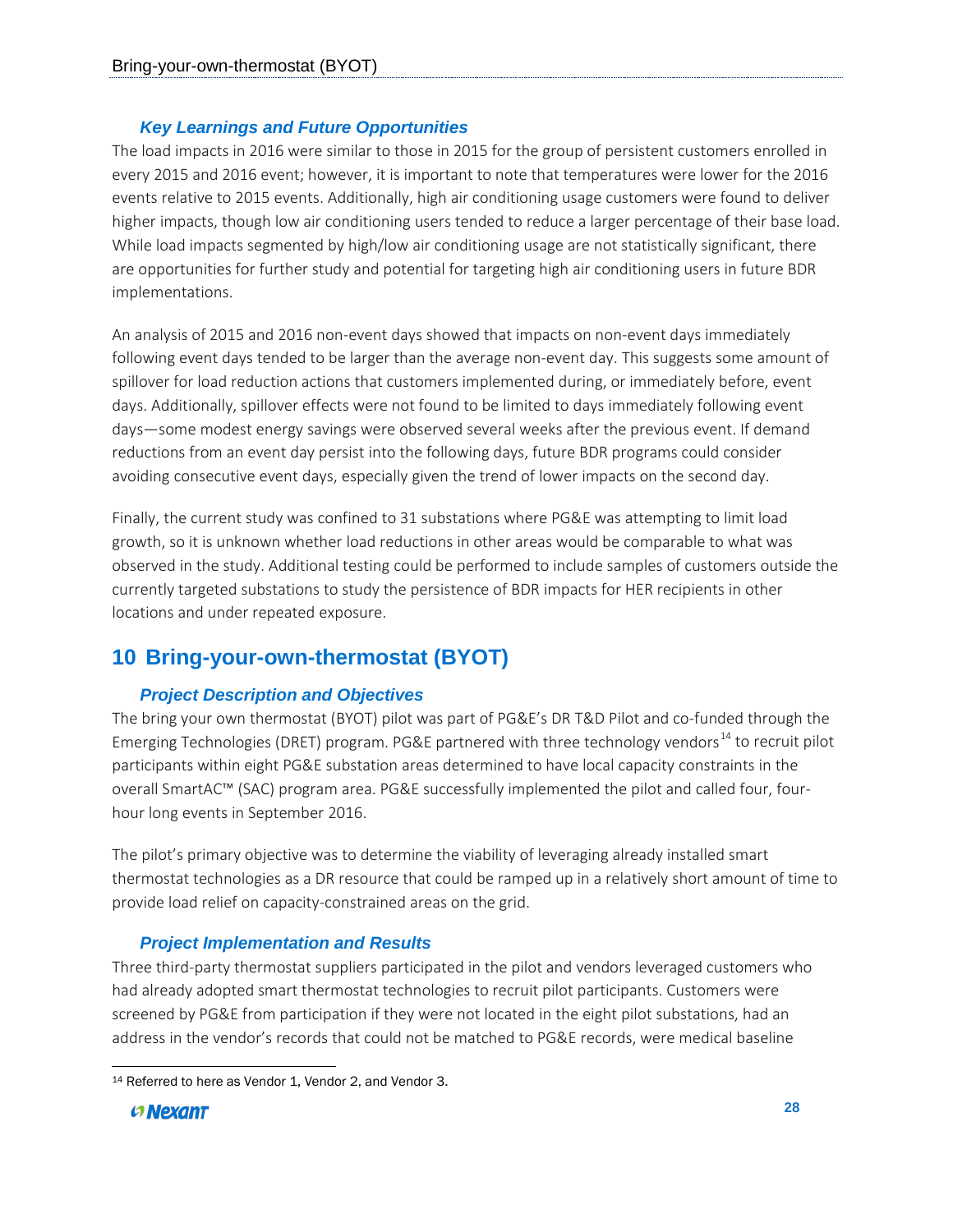customers, or were participants in other demand response programs. The final pilot participants were offered varying financial incentives by the thermostat manufacturers in exchange for allowing their thermostat to be temporarily set back on event days. All BYOT participants were called for the four events. A matched control group was constructed for the recruited customers and a difference-indifferences model was used to estimate load impacts.

The primary results from the pilot were the following:

- Vendor 1's marketing approach produced about 10 times more participants than either that of Vendor 2 or Vendor 3 in about half of the time.
	- Vendor 1 recruited 639 pilot participants (502 enrolled), Vendor 2 recruited 64 participants (39 enrolled), and Vendor 3 recruited 77 participants (49 enrolled).
- Vendor 1 customers provided consistent and statistically significant load impacts across the four events with an average percent load reduction of 18.6% and an average per customer load reduction of 0.43 kW over the four-hour event period.
- On an aggregate basis, San Jose had the largest impact at 84 kW, and Stockton and Palo Alto had similar aggregate impacts at 43.3 kW and 41.8 kW, respectively.
- $\blacksquare$  Neither the Vendor 2 nor Vendor 3 customer load impacts were statistically significant.<sup>[15](#page-28-0)</sup> These estimates were constrained by much smaller sample sizes of customers enrolled.

### *Key Learnings and Future Opportunities*

Because the Vendor 2 and Vendor 3 customer load impacts were non-significant, the analysis focused on Vendor 1. As seen in other thermostat load control programs, the load impacts from controlling the Vendor 1 thermostat diminish over the event period. The declining load reduction later in the event could be explained by a number of factors. First, approximately 40% of thermostats that started an event did not complete it (i.e., participants opted out at some point during the event). Second, heat gain may be overcoming the impact of the cycling so that the customer's air conditioner begins to cycle at its normal rate as the event proceeds. However, load impact degradation as events wear on may also be due to the setback strategy of the vendor, which was not explicitly provided to PG&E. Vendor 1 stated that "each Vendor 1 learning thermostat has the potential to respond differently to an event rather than receiving a prescriptive adjustment or predetermined standard number of degrees temperature setback." Based on this statement, it's not clear exactly what the setback strategy is for the entire event, nor is it clear how the vendor balances customer comfort and the cycling strategy, or how that strategy might change throughout the event to balance customer comfort and load impacts. However, the evidence observed from the load impacts points to some sort of customized descending temperature set back strategy which could account for at least some of the diminishing load impacts.

From an implementation aspect, each of the vendors took different approaches in customer recruitment and support offered for any customer questions. All three vendors received the same financial compensation per enrolled customer. However, each had very different strategies with what to do with

<span id="page-28-0"></span>l <sup>15</sup> The impacts for Vendor 2 and Vendor 3 have very wide 95% confidence intervals that in some cases contain zero or negative impacts.

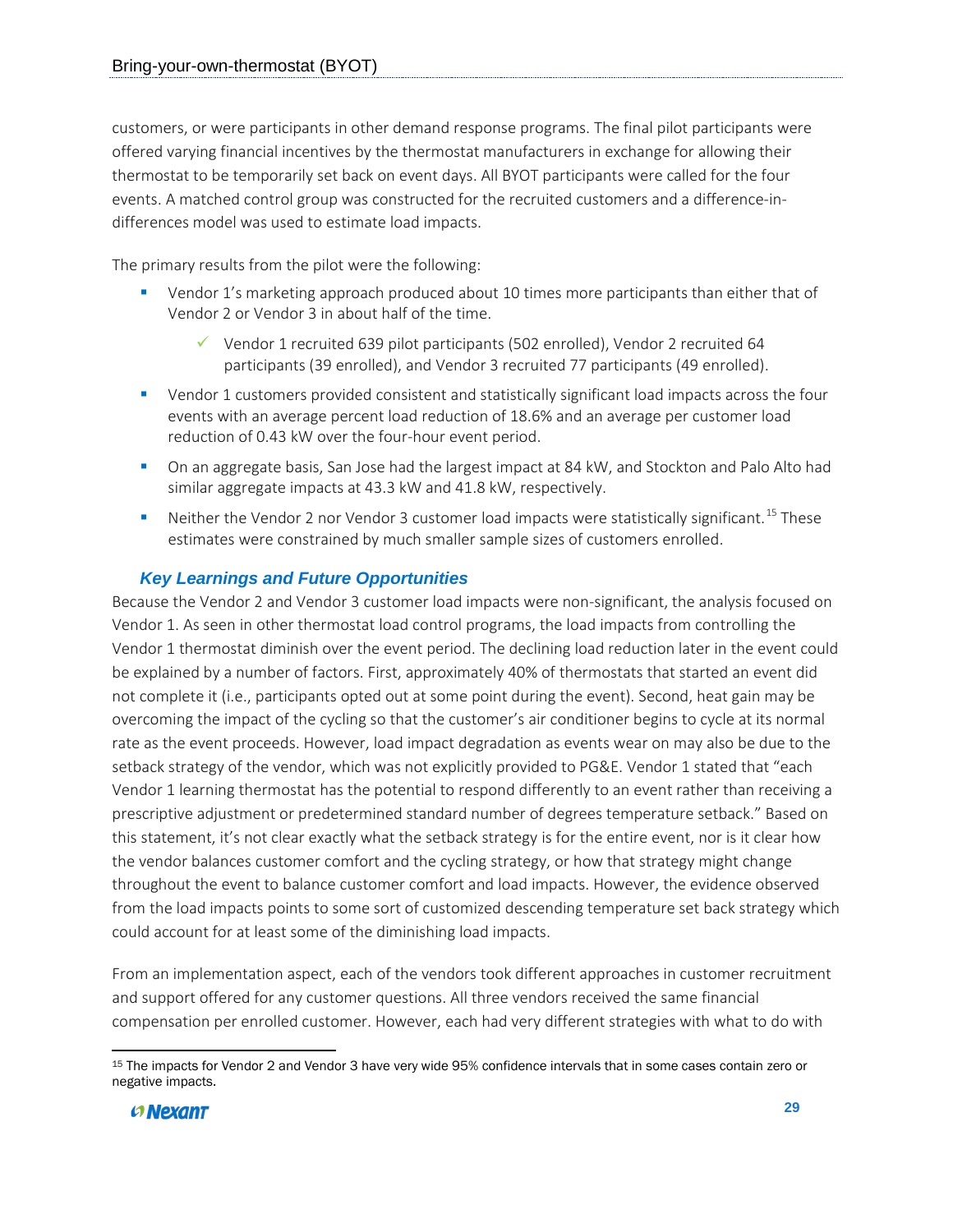the money relative to their customers. Vendor 1 passed the most money through to its customers via a \$60 incentive (Vendor 3 paid \$25 and Vendor 2 paid \$0) and was able to recruit ten times the customers in less than half the time of the other two vendors. However, the installed base of customers for each vendor and the number of customers being recruited by the other two vendors wasn't clear,  $^{16}$  $^{16}$  $^{16}$  so it isn't possible to compare the actual customer offer acceptance rates between the vendors. Should the BYOT pilot be continued for the 2017 season, there is a significant opportunity to learn more about customer acceptance and participation at varying levels of incentives. It would also be informative to observe the override rates from customers who received a larger incentive compared to customers who received a smaller or no incentive through a controlled experiment. This information would be very useful for developing cost-effective program offerings in the future.

When factoring in the recruitment cost per customer, which was uniform across the geographic regions, San Jose (0.5 kW) and Stockton (0.39 kW) clearly provided the best value at nearly twice the average kW impact per customer compared to Palo Alto (0.21 kW). Based on this difference in performance, it could be argued to only continue the pilot in the San Jose and Stockton areas. However, it would be beneficial to conduct a cost-effectiveness analysis to determine the break-even impact per customer required to make the program cost effective at a given level of per customer enrollment incentive. Therefore, it makes sense to continue the pilot in the San Jose and Stockton areas, and it may make sense to continue the pilot in the Palo Alto region if deemed cost effective.

Finally, the average per customer load impacts from controlling the Vendor 1 thermostats (0.43 kW) were only slightly smaller than the load impacts obtained from the SAC program during the previous summer (0.51 kW per customer). This suggests that as the market penetration of Vendor 1 thermostats increases or the geographical scope of the program is expanded beyond the pilot substation areas, the program could become a significant demand response resource.

## <span id="page-29-0"></span>**11 Summary**

At the conclusion of the needs assessment phase of the DR T&D Pilot, PG&E developed a broad array of demonstration projects and initiatives designed to test the integration of DR resources into T&D operations and planning. The total of nine 2015-2016 DR T&D Pilot demonstration projects served, in a crosscutting manner, to fill a number of T&D operations and planning needs that were identified in the needs assessment phase of the pilot.

By and large the T&D pilot demonstration projects addressed several of the short-term and mid-term needs for integration of DR into T&D operations and planning. The demonstrations accomplished the following:

**FICULTS:** Focused on operations and tools for operating engineers. Operating engineers are central to integration of load management into distribution operations. They model the effect of high

<span id="page-29-1"></span> $\overline{\phantom{a}}$ <sup>16</sup> Vendor 3 did not provide the number of customers contacted, and Vendor 2 stated approximately two to three thousand customers were contacted in each of three marketing waves, but it isn't clear if the same set of customers were contacted each time, or if unique groups were contacted for each wave.

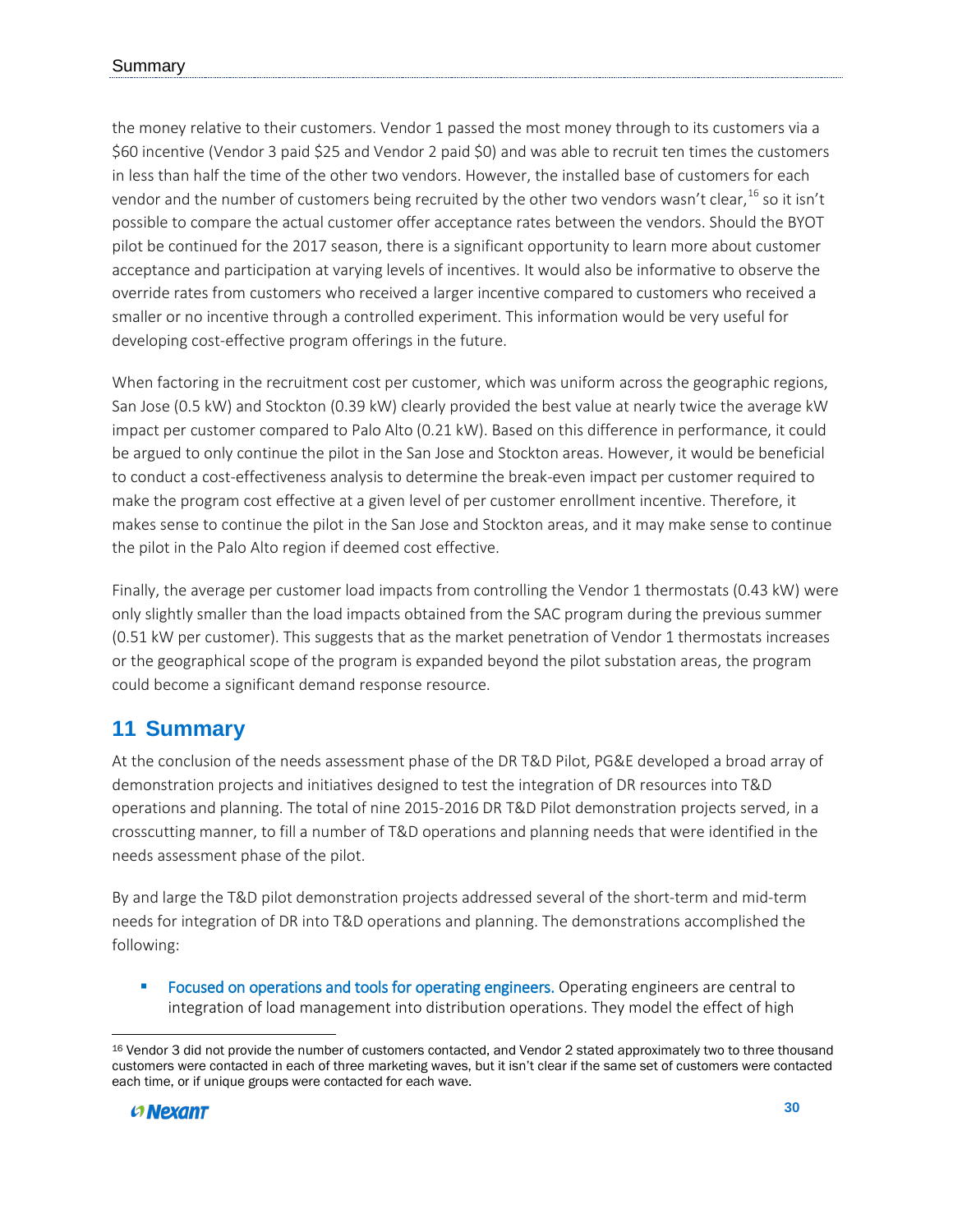temperatures on grid operations and develop the operations game plan that operators implement when loads approach or exceed normal equipment ratings.

- **Provided visibility into DR activations and load reductions.** Operators needed visibility into DR resources to confirm dispatch and performance. PG&E deployed a Real-time Monitoring System that provided near real-time visibility of CAC direct load control operations to distribution operators and operating engineers.
- Demonstrated the ability to attain deep penetration of load management in targeted areas. For DR to defer distribution infrastructure costs, enough resources of sufficient magnitude need to be acquired quickly enough. SAC engaged in two years of specialized marketing initiatives to iteratively build knowledge of effective program offers and marketing channels, and apply them to targeted areas of the distribution system where constraints have been identified. Additionally, two new demand response products and delivery models were tested (BDR and BYOT), again in a targeted manner among customers served by constrained substations, that demonstrated the possibilities for third-parties to bring a new load management products to a targeted market, and deliver valuable load reductions to PG&E relatively quickly.
- Linked dispatch to system monitoring. A central concept for integrating DR into distribution operations is the ability to automatically dispatch resources based on monitoring of distribution system conditions, based on thresholds set by operating engineers. The TOTAL-DRDER demonstration developed a complete monitoring, communications, and logic system to automatically dispatch demand response resources. The demonstration made use of line sensors, which communicate information to distribution system operators and engineers through the SCADA system. TOTAL-DRDER demonstrated, for the first time, an end-to-end link between line sensors and the dispatch system of a demand response resource. It allowed operating engineers to set a load threshold at individual distribution circuits which, if exceeded, automatically triggered load management before emergency conditions were reached. Tying load management dispatch to monitoring of local loads decentralizes dispatch, moves toward an automated distributed system, empowers operating engineer, and provide a failsafe mechanism for traditional central dispatch. The demonstration was especially valuable because it showed that an automated approach is possible with tools and equipment currently in place. It also indicates how much more is achievable with the continued expansion of the SCADA network and through upgrading load control device communications technologies from one-way to two-way functionality.
- Addressed distribution planning immediate needs. Before the demonstrations, distribution planning engineers lacked data from three sources: 1) existing load management resources mapped to electrical distribution circuits, 2) historical load management events necessary to fully understand load growth patterns, and 3) information about the penetration of load management that could be achieved at specific electrical distribution circuits and the corresponding costs. Due to the DR T&D Pilot initiatives, planners are now able to integrate both EE and DR resources into local planning assessments using LoadSEER software. They also have visibility into where resources are located, and are able to estimate the magnitude of load management penetration that can be achieved at specific locations. In addition, the development of a publicly-available DER valuation tool enables planners to compare DER resources to traditional distribution solutions.